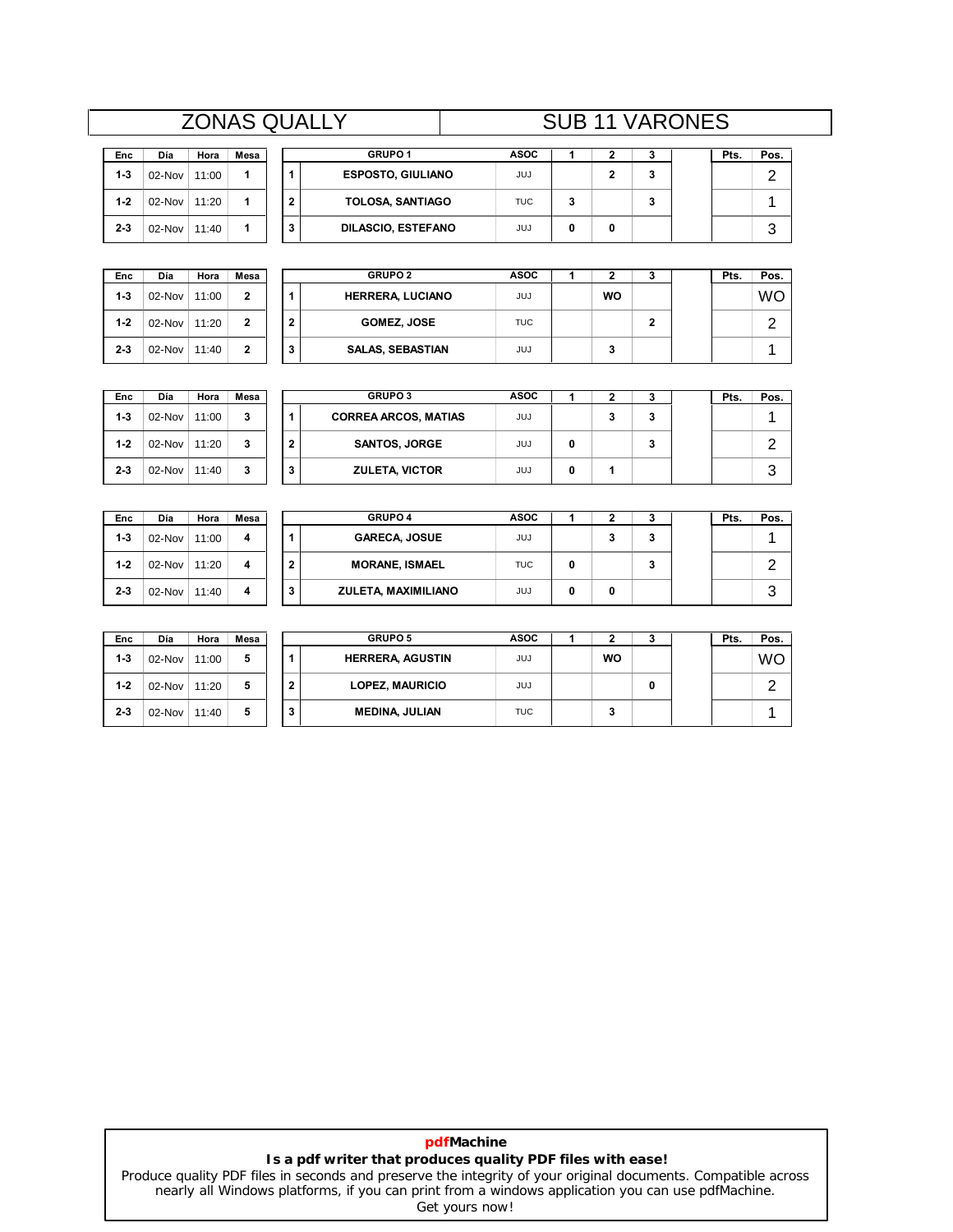## $ZONAS$  **QUALLY**

| Enc     | Día    | Hora  | Mesa         |              |  |
|---------|--------|-------|--------------|--------------|--|
| $1 - 3$ | 02-Nov | 13:30 | $\mathbf{2}$ |              |  |
| $1 - 2$ | 02-Nov | 13:50 | 2            | $\mathbf{2}$ |  |
| $2 - 3$ | 02-Nov | 14:10 | 2            | 3            |  |

|        |       |      |   | <b>ZONAS QUALLY</b>       |             | <b>SUB 13 VARONES</b> |   |  |      |      |  |
|--------|-------|------|---|---------------------------|-------------|-----------------------|---|--|------|------|--|
| Día    | Hora  | Mesa |   | <b>GRUPO1</b>             | <b>ASOC</b> |                       |   |  | Pts. | Pos. |  |
| 02-Nov | 13:30 | 2    |   | <b>GONZALEZ, SANTIAGO</b> | JUJ         |                       | 3 |  |      |      |  |
| 02-Nov | 13:50 | 2    | ົ | <b>ORIS, FACUNDO</b>      | JUJ         | 2                     |   |  |      | ົ    |  |
| 02-Nov | 14:10 | 2    | 3 | <b>MEDINA, JULIAN</b>     | TUC         | WO                    |   |  |      | WO   |  |

| Enc     | Día      | Hora  | Mesa |
|---------|----------|-------|------|
| 1-3     | $02-Nov$ | 13:30 |      |
| $1-2$   | 02-Nov   | 13:50 |      |
| $2 - 3$ | 02-Nov   | 14:10 |      |

**2-3**

 $2 - 3$ 

**1-2**

**1-3**

| Día    | Hora  | Mesa |   | <b>GRUPO 2</b>             | <b>ASOC</b> |    |   |  | Pts. | Pos. |
|--------|-------|------|---|----------------------------|-------------|----|---|--|------|------|
| 02-Nov | 13:30 | 1    |   | <b>CORREA ARCOS, DIEGO</b> | JUJ         |    | 0 |  |      | ◠    |
| 02-Nov | 13:50 |      | ົ | <b>ROMERO, JUAN</b>        | JUJ         | c  |   |  |      |      |
| 02-Nov | 14:10 |      | 3 | <b>BRAVO, ESTEBAN</b>      | TUC         | WO |   |  |      | WC   |

| Día    | Hora  | Mesa |                | <b>GRUPO 3</b>            | <b>ASOC</b> |           |   | Pts. | Pos.   |
|--------|-------|------|----------------|---------------------------|-------------|-----------|---|------|--------|
| 02-Nov | 13:30 | 6    |                | <b>MELGAREJO, NICOLAS</b> | <b>JUJ</b>  |           | 0 |      | ◠      |
| 02-Nov | 13:50 | 6    | 2              | TULA, GASTON              | <b>TUC</b>  | <b>WO</b> |   |      | ◠<br>u |
| 02-Nov | 14:10 | 6    | <b>•</b><br>J. | <b>HURTADO, LUIS</b>      | SAL         | 3         |   |      |        |

| <b>Enc</b> | Día    | Hora  | Mesa           |   | <b>GRUPO 4</b>         | <b>ASOC</b> |   | ▴ | 3 | Pts. | Pos. |
|------------|--------|-------|----------------|---|------------------------|-------------|---|---|---|------|------|
| $1 - 3$    | 02-Nov | 14:30 | $\overline{2}$ |   | <b>CRUZ, FACUNDO</b>   | <b>JUJ</b>  |   | 3 |   |      | ົ    |
| $1 - 2$    | 02-Nov | 14:50 | $\mathbf{2}$   | 2 | <b>AGUDO, JOSE</b>     | TUC         | 0 |   |   |      | 3    |
| $2 - 3$    | 02-Nov | 15:10 | $\mathbf{2}$   | 3 | <b>MOTOLA, AUGUSTO</b> | SGO         | 3 | 3 |   |      |      |

## **pdfMachine Is a pdf writer that produces quality PDF files with ease!**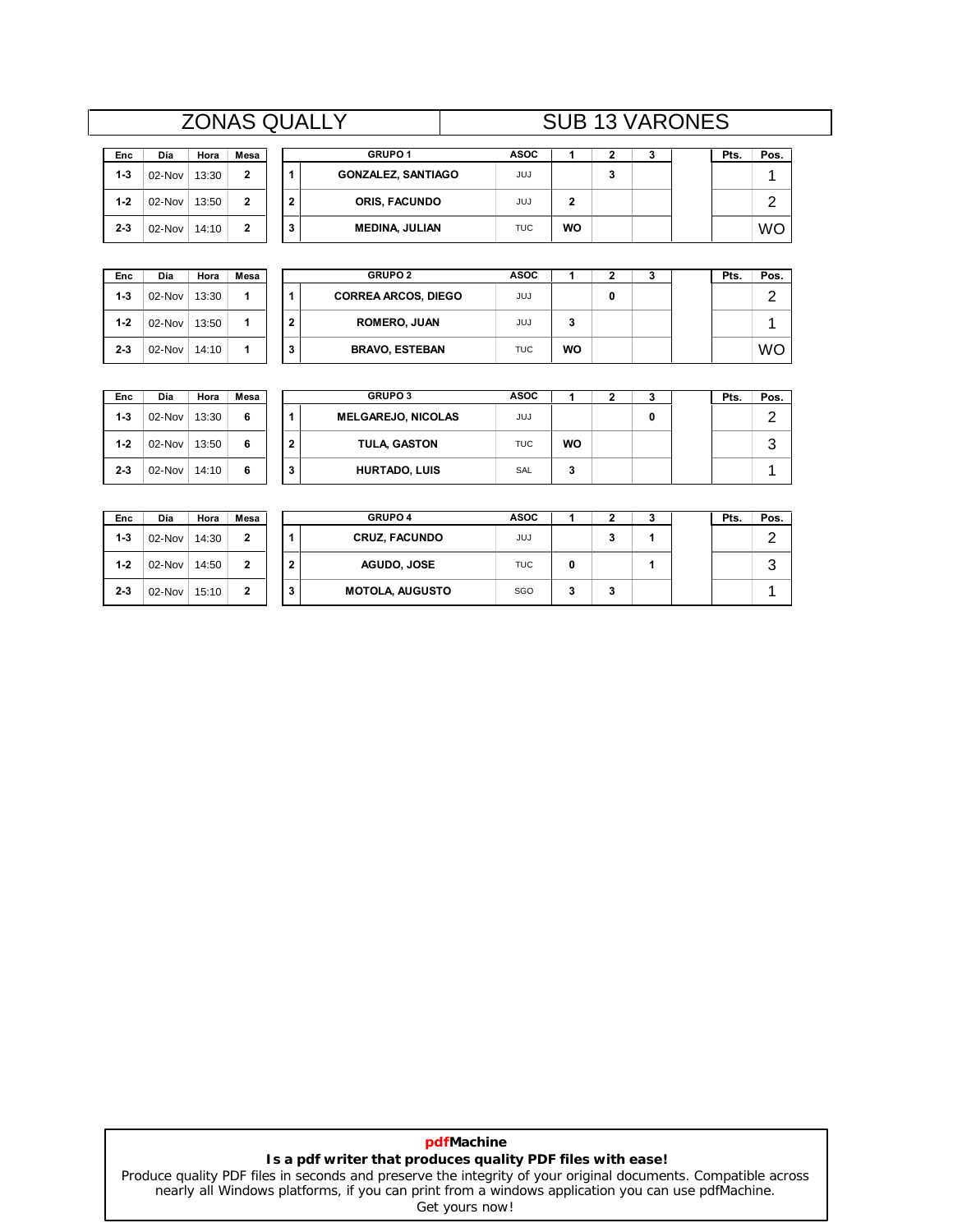# **DIALLY**<br>
<u>Hora Mesa</u><br>  $\sqrt{15:30 \t{2}}$

| Enc     | Día      | Hora  | Mesa |   |  |
|---------|----------|-------|------|---|--|
| $1 - 3$ | $02-Nov$ | 15:30 | 2    |   |  |
| $1 - 2$ | $02-Nov$ | 15:50 | 2    | 2 |  |
| $2 - 3$ | 02-Nov   | 16:10 | 2    | 3 |  |

|       |      |   | <b>ZONAS QUALLY</b>      |             | <b>SUB 15 VARONES</b> |   |   |      |      |
|-------|------|---|--------------------------|-------------|-----------------------|---|---|------|------|
| Hora  | Mesa |   | <b>GRUPO1</b>            | <b>ASOC</b> |                       | 2 |   | Pts. | Pos. |
| 15:30 | 2    |   | <b>BERARDI, FERNANDO</b> | <b>SJN</b>  |                       | 3 | 3 |      |      |
| 15:50 | 2    | 2 | <b>RUIZ, MARIANO</b>     | JUJ         | 0                     |   | 2 |      | ว    |
| 16:10 | 2    | 3 | PEREZ CARLETTI, AGUSTIN  | SGO         | 0                     | 3 |   |      | ⌒    |

| Enc     | Día      | Hora  | Mesa |
|---------|----------|-------|------|
| 1-3     | $02-Nov$ | 15:30 | 3    |
| $1 - 2$ | 02-Nov   | 15:50 | 3    |
| $2 - 3$ | 02-Nov   | 16:10 | 3    |

| Día    | Hora  | Mesa |              | <b>GRUPO 2</b>           | <b>ASOC</b> |   |   | J. | Pts. | Pos.   |
|--------|-------|------|--------------|--------------------------|-------------|---|---|----|------|--------|
| 02-Nov | 15:30 | 3    |              | <b>CORREA, AGUSTIN</b>   | JUJ         |   |   | 3  |      |        |
| 02-Nov | 15:50 | 3    | $\mathbf{2}$ | <b>HURTADO, LUIS</b>     | SAL         | 0 |   |    |      | ົ<br>J |
| 02-Nov | 16:10 | 3    | 3            | <b>CABALLERO, FRANCO</b> | JUJ         | 0 | 3 |    |      |        |

| <b>Enc</b> | Día    | Hora  | Mesa |   | <b>GRUPO 3</b>         | <b>ASOC</b> |   |    | 3 | Pts. | Pos.   |
|------------|--------|-------|------|---|------------------------|-------------|---|----|---|------|--------|
| $1 - 3$    | 02-Nov | 15:30 | 4    |   | <b>CORREA, NICOLAS</b> | JUJ         |   | ٠J | 3 |      |        |
| $1 - 2$    | 02-Nov | 15:50 | 4    | 2 | <b>MOTOLA, AUGUSTO</b> | SGO         | 0 |    | 3 |      | ◠      |
| $2 - 3$    | 02-Nov | 16:10 | 4    | з | <b>REY, CORADO</b>     | JUJ         | 0 |    |   |      | ≏<br>د |

| <b>Enc</b> | Día    | Hora  | Mesa |   | <b>GRUPO 4</b>              | <b>ASOC</b> |   |    | з | Pts. | Pos. |
|------------|--------|-------|------|---|-----------------------------|-------------|---|----|---|------|------|
| $1 - 3$    | 02-Nov | 15:30 | 5    |   | <b>COSTA, PABLO</b>         | SGO         |   | ٠J | 3 |      |      |
| $1 - 2$    | 02-Nov | 15:50 | 5    | 2 | <b>BUSTAMANTE, FERNANDO</b> | <b>JUJ</b>  | 0 |    | 3 |      | ົ    |
| $2 - 3$    | 02-Nov | 16:10 | 5    | 3 | <b>HERNANDEZ, NATANIEL</b>  | CHA         | 0 |    |   |      | 3    |

| <b>Enc</b> | Día    | Hora  | Mesa |          | <b>GRUPO 5</b>       | <b>ASOC</b> |  |  | Pts. | Pos.      |
|------------|--------|-------|------|----------|----------------------|-------------|--|--|------|-----------|
| $1 - 3$    | 02-Nov | 15:30 | 6    |          | <b>BRANDAN, JUAN</b> | <b>JUJ</b>  |  |  |      | WO        |
| $1 - 2$    | 02-Nov | 15:50 | 6    | 2        | LEZANO, MAXIMILIANO  | <b>JUJ</b>  |  |  |      | <b>WO</b> |
| $2 - 3$    | 02-Nov | 16:10 | 6    | .,<br>٠J | <b>MEDINA, SIMON</b> | <b>TUC</b>  |  |  |      | WC        |

## **pdfMachine Is a pdf writer that produces quality PDF files with ease!**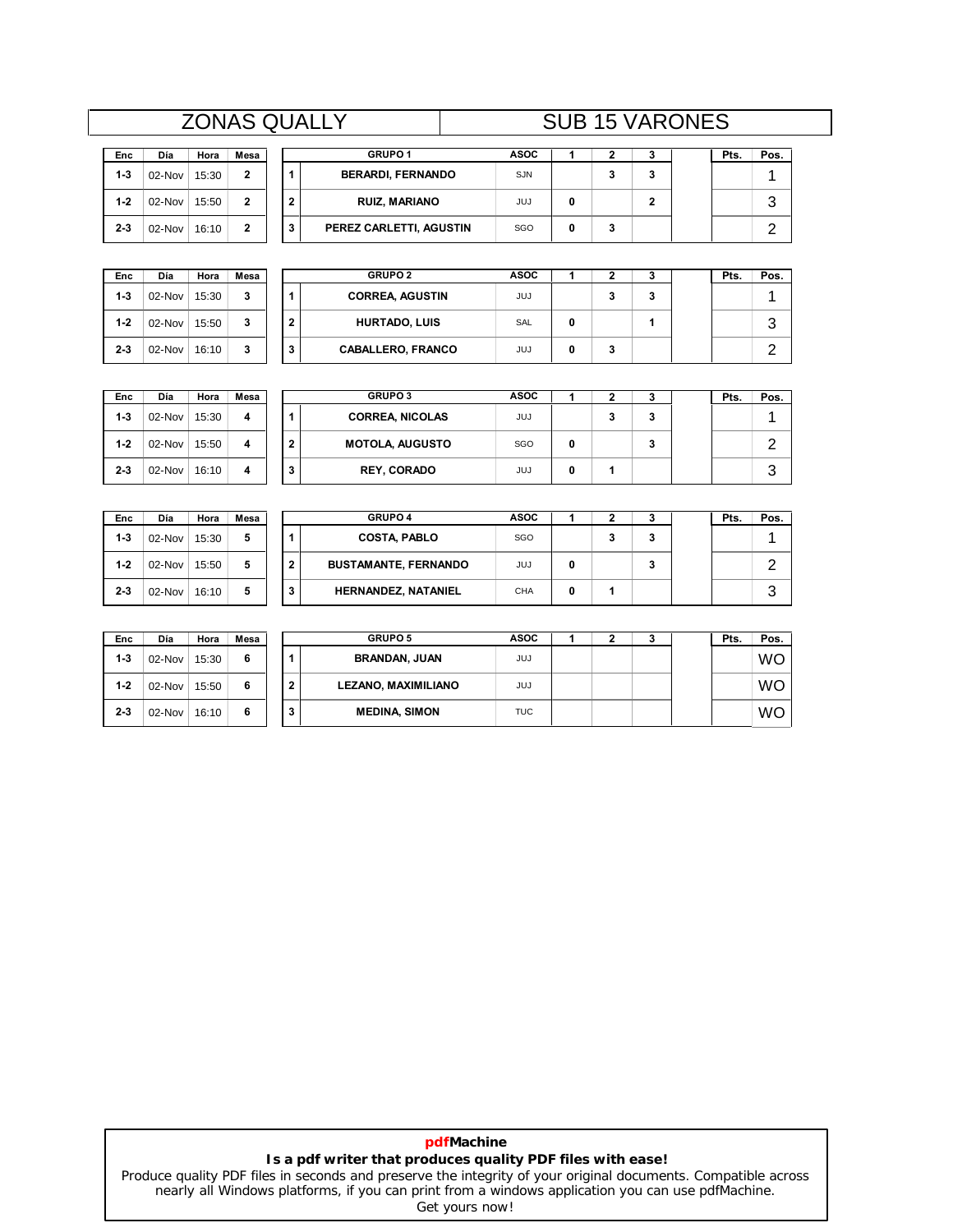## $ZONAS$  **QUALLY**

| Enc     | Día      | Hora  | Mesa |   |  |
|---------|----------|-------|------|---|--|
| $1 - 3$ | $02-Nov$ | 12:30 | 2    |   |  |
| $1 - 2$ | $02-Nov$ | 12:50 | 2    | 2 |  |
| $2 - 3$ | $02-Nov$ | 13:10 | 2    | 3 |  |

|       |      |   | ZONAS QUALLY               |             | <b>SUB 18 VARONES</b> |   |      |      |  |
|-------|------|---|----------------------------|-------------|-----------------------|---|------|------|--|
| Hora  | Mesa |   | <b>GRUPO 1</b>             | <b>ASOC</b> |                       |   | Pts. | Pos. |  |
| 12:30 | 2    |   | <b>WULF, GONZALO</b>       | JUJ         |                       | 3 |      |      |  |
| 12:50 | 2    | 2 | <b>MILISISENDA, NAHUEL</b> | JUJ         |                       | 0 |      | າ    |  |
| 13:10 | 2    | 3 | <b>ISASMENDI, GUSTAVO</b>  | SAL         |                       |   |      | ◠    |  |

| Enc     | Día    | Hora  | Mesa |
|---------|--------|-------|------|
| 1-3     | 02-Nov | 12:30 | 3    |
| $1 - 2$ | 02-Nov | 12:50 | 3    |
| $2 - 3$ | 02-Nov | 13:10 | 3    |

| Día    | Hora  | Mesa |   | <b>GRUPO 2</b>               | ASOC |   | J. | Pts. | Pos.   |
|--------|-------|------|---|------------------------------|------|---|----|------|--------|
| 02-Nov | 12:30 | 3    |   | <b>PARENTIS, ANGEL</b>       | JUJ  |   | 3  |      |        |
| 02-Nov | 12:50 | 3    | 2 | <b>LOPEZ, FERNANDO</b>       | JUJ  | 0 | 0  |      | ◠<br>ັ |
| 02-Nov | 13:10 | 3    | 3 | <b>VILLEGAS, MAXIMILIANO</b> | SAL  | 0 |    |      |        |

| <b>Enc</b> | Día    | Hora  | Mesa |   | <b>GRUPO 3</b>          | <b>ASOC</b> |      | ∍ | ٠J | Pts. | Pos. |
|------------|--------|-------|------|---|-------------------------|-------------|------|---|----|------|------|
| $1 - 3$    | 02-Nov | 12:30 | 5    |   | <b>CORREA, NICOLAS</b>  | JUJ         |      |   | 0  |      | ◠    |
| $1 - 2$    | 02-Nov | 12:50 | 5    | 2 | <b>BRANDAN, JUAN</b>    | JUJ         | W.O. |   |    |      |      |
| $2 - 3$    | 02-Nov | 13:10 | 5    | 3 | <b>ESCOBAR, FACUNDO</b> | SAL         | 3    |   |    |      |      |

| Enc     | Día      | Hora  | Mesa |   |  |
|---------|----------|-------|------|---|--|
| $1 - 3$ | $02-Nov$ | 12:30 |      |   |  |
| $2 - 4$ |          | 12:50 |      |   |  |
| $1 - 2$ | $02-Nov$ | 13:10 |      | 2 |  |
| $3 - 4$ |          | 13:30 |      |   |  |
| $1 - 4$ | $02-Nov$ | 13:50 |      | 3 |  |
| $2 - 3$ |          | 14:10 |      |   |  |
|         |          |       |      |   |  |

| Enc     | Día    | Hora  | Mesa |  |                     | <b>GRUPO 4</b>          | <b>ASOC</b> |   | n | 3 |   | Pos.      | Pos. |
|---------|--------|-------|------|--|---------------------|-------------------------|-------------|---|---|---|---|-----------|------|
| $1 - 3$ | 02-Nov | 12:30 |      |  |                     | <b>CORREA, AGUSTIN</b>  | <b>JUJ</b>  |   | 3 |   | 3 |           |      |
| 2-4     |        | 12:50 |      |  |                     |                         |             |   |   |   |   |           |      |
| 1-2     | 02-Nov | 13:10 |      |  | $\mathbf{2}$        | <b>RUIZ, MARIANO</b>    | JUJ         | 0 |   |   | 3 |           | 2    |
| $3 - 4$ |        | 13:30 |      |  |                     |                         |             |   |   |   |   |           |      |
| $1 - 4$ | 02-Nov | 13:50 | 3    |  | LEZANO, MAXIMILIANO | JUJ                     | <b>WO</b>   |   |   |   |   | <b>WO</b> |      |
| 2-3     |        | 14:10 |      |  |                     |                         |             |   |   |   |   |           |      |
|         |        |       |      |  | 4                   | <b>SALAZAR, ENRIQUE</b> | <b>SAL</b>  | 0 | 0 |   |   |           | 3    |

| Enc     | Día      | Hora  | Mesa |
|---------|----------|-------|------|
| $1 - 3$ | $02-Nov$ | 12:30 | 4    |
| $2 - 4$ |          | 12:50 | 4    |
| $1 - 2$ | $02-Nov$ | 13:10 | 4    |
| $3 - 4$ |          | 13:30 | 4    |
| $1 - 4$ | 02-Nov   | 13:50 | 4    |
| $2 - 3$ |          | 14:10 |      |

| Enc     | Día    | Hora  | Mesa |   | <b>GRUPO 5</b>              | <b>ASOC</b> |   |                |   |              | Pos. | Pos. |
|---------|--------|-------|------|---|-----------------------------|-------------|---|----------------|---|--------------|------|------|
| 1-3     | 02-Nov | 12:30 | 4    |   | <b>BAQUE</b>                | <b>TUC</b>  |   | 3              |   | 0            |      | 3    |
| 2-4     |        | 12:50 | 4    |   |                             |             |   |                |   |              |      |      |
| $1-2$   | 02-Nov | 13:10 | 4    | 2 | <b>BUSTAMANTE, FERNANDO</b> | <b>JUJ</b>  |   |                | ົ | 0            |      |      |
| 3-4     |        | 13:30 | 4    |   |                             |             |   |                |   |              |      | 4    |
| $1 - 4$ | 02-Nov | 13:50 | 4    | 3 | <b>MORALES, MATIAS</b>      | <b>JUJ</b>  | 3 | <u>.</u><br>J. |   | $\mathbf{2}$ |      | ◠    |
| $2 - 3$ |        | 14:10 | 4    |   |                             |             |   |                |   |              |      | ∸    |
|         |        |       |      | 4 | <b>BAYONA, LUCAS</b>        | FET         | 3 | ٠J             | 3 |              |      |      |

## **pdfMachine Is a pdf writer that produces quality PDF files with ease!**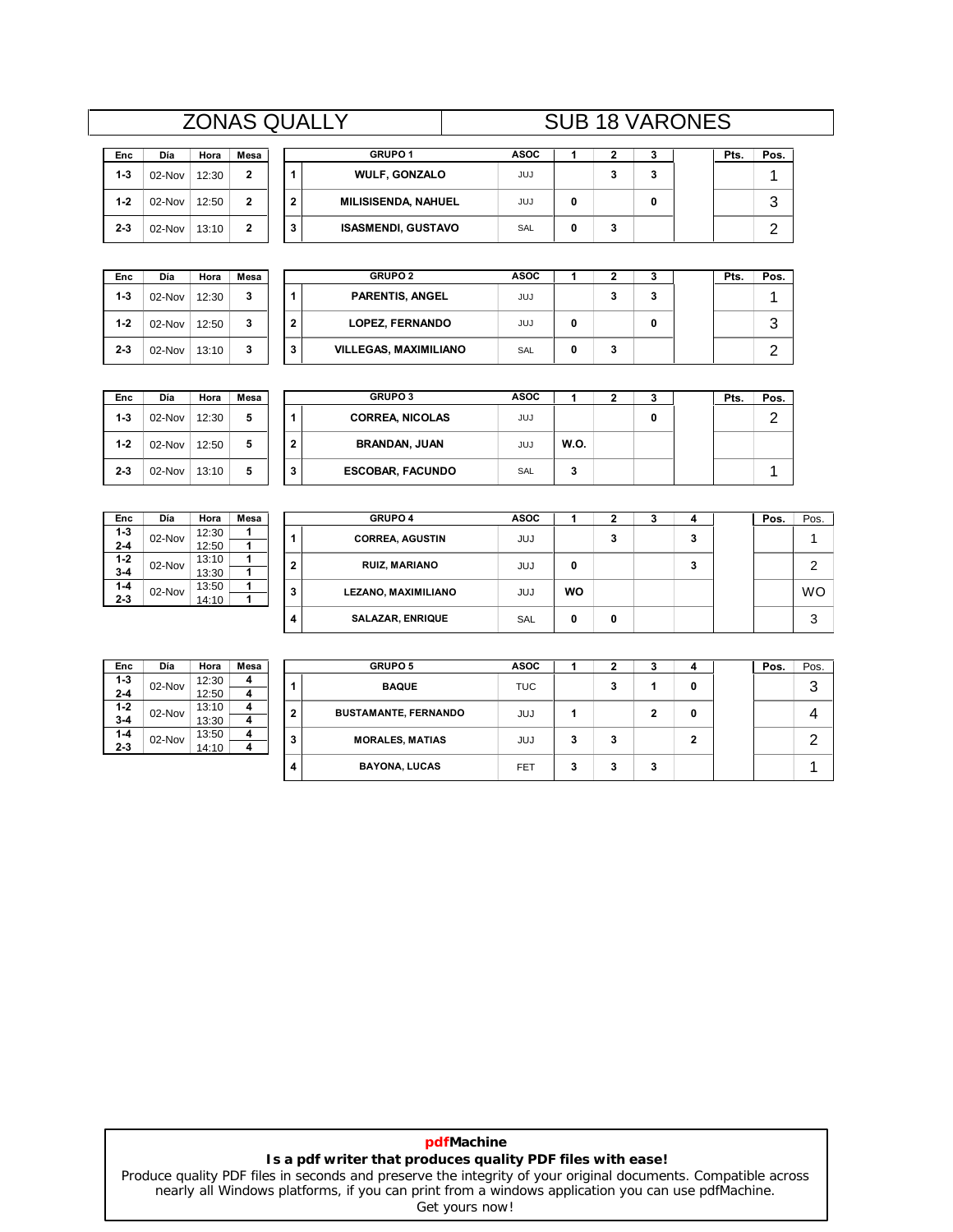## **ZONAS QUALLY**

| Enc     | Día    | Hora  | Mesa |
|---------|--------|-------|------|
| $1-3$   | 03-Nov | 17:00 | 2    |
| $1 - 2$ | 03-Nov | 17:20 | 2    |
| $2 - 3$ | 03-Nov | 17:40 | 2    |

|        |       |      |   | <b>ZONAS QUALLY</b>     |             | <b>MAYORES VARONES</b> |              |      |          |  |
|--------|-------|------|---|-------------------------|-------------|------------------------|--------------|------|----------|--|
| Día    | Hora  | Mesa |   | <b>GRUPO 1</b>          | <b>ASOC</b> |                        |              | Pts. | Pos.     |  |
| 03-Nov | 17:00 | 2    |   | <b>AGUDO, ALEJANDRO</b> | <b>TUC</b>  |                        | 0            |      | <u>ົ</u> |  |
| 03-Nov | 17:20 | 2    | 2 | <b>FALCON, ANIBAL</b>   | JUJ         |                        | $\mathbf{2}$ |      | ົ        |  |
| 03-Nov | 17:40 | 2    | 3 | <b>PIZARRO, LIBERO</b>  | SAL         |                        |              |      |          |  |

| Enc     | Día      | Hora  | Mesa |
|---------|----------|-------|------|
| $1-3$   | 03-Nov   | 17:00 | 3    |
| $1 - 2$ | $03-Nov$ | 17:20 | 3    |
| $2 - 3$ | 03-Nov   | 17:40 | 3    |

| Día    | Hora  | <b>Mesa</b> |   | <b>GRUPO 2</b>              | <b>ASOC</b> |  | J. | Pts. | Pos.   |
|--------|-------|-------------|---|-----------------------------|-------------|--|----|------|--------|
| 03-Nov | 17:00 | 3           |   | <b>CORONEL, MAXIMILIANO</b> | <b>TUC</b>  |  | 3  |      | ົ      |
| 03-Nov | 17:20 | 3           | 2 | <b>CARRIZO, JAVIER</b>      | JUJ         |  | 3  |      |        |
| 03-Nov | 17:40 | 3           | 3 | <b>FERREYRA, GUILLERMO</b>  | SAL         |  |    |      | ົ<br>w |

| Enc     | Día    | Hora  | Mesa |   | <b>GRUPO 3</b>          | <b>ASOC</b> |   | 2 | з | <b>Pts</b> | Pos. |
|---------|--------|-------|------|---|-------------------------|-------------|---|---|---|------------|------|
| $1 - 3$ | 03-Nov | 17:00 | 4    |   | <b>CABRERA, GUSTAVO</b> | SGO         |   | 0 | 0 |            | 3    |
| $1 - 2$ | 03-Nov | 17:20 | 4    | 2 | <b>ALAMO, MARTIN</b>    | <b>JUJ</b>  | 3 |   |   |            | ົ    |
| $2 - 3$ | 03-Nov | 17:40 | 4    | 3 | <b>SANCHES, AGUSTIN</b> | JUJ         | 3 | з |   |            |      |

| <b>Enc</b> | Día    | Hora  | <b>Mesa</b> |    | <b>GRUPO 4</b>          | <b>ASOC</b> |           |    | - 1 | Pts. | Pos. |
|------------|--------|-------|-------------|----|-------------------------|-------------|-----------|----|-----|------|------|
| $1 - 3$    | 03-Nov | 17:00 | 5           |    | <b>ESTRADA, LEANDRO</b> | <b>JUJ</b>  |           | J. |     |      |      |
| $1 - 2$    | 03-Nov | 17:20 | 5           | ◠  | <b>GUZMAN, CESAR</b>    | SAL         | 0         |    |     |      | ົ    |
| $2 - 3$    | 03-Nov | 17:40 | 5           | -3 | <b>SALEME, PABLO</b>    | <b>TUC</b>  | <b>WO</b> |    |     |      | WO   |

| <b>Enc</b> | Día    | Hora  | <b>Mesa</b> |                | <b>GRUPO 5</b>          | <b>ASOC</b> |   |   | J. | 4 | Pos. | Pos. |
|------------|--------|-------|-------------|----------------|-------------------------|-------------|---|---|----|---|------|------|
| $1 - 3$    | 03-Nov | 17:00 |             |                | <b>MASO TIBER</b>       | <b>JUJ</b>  |   |   |    | 3 |      |      |
| $2 - 4$    |        | 17:20 |             |                |                         |             |   |   | J. |   |      |      |
| $1 - 2$    | 03-Nov | 17:40 |             | $\overline{2}$ | <b>CARRAZAN, LUIS</b>   | <b>TUC</b>  |   |   | J. | 2 |      | 3    |
| $3 - 4$    |        | 18:00 |             |                |                         |             |   |   |    |   |      |      |
| $1 - 4$    | 03-Nov | 18:20 |             | 3              | <b>HUMACATA, MOISES</b> | <b>BOL</b>  | 0 | 0 |    |   |      | 4    |
| $2 - 3$    |        | 18:40 |             |                |                         |             |   |   |    |   |      |      |
|            |        |       |             | 4              | <b>REYES, CARLOS</b>    | <b>SGO</b>  | 0 |   | 3  |   |      | ◠    |

## **pdfMachine Is a pdf writer that produces quality PDF files with ease!**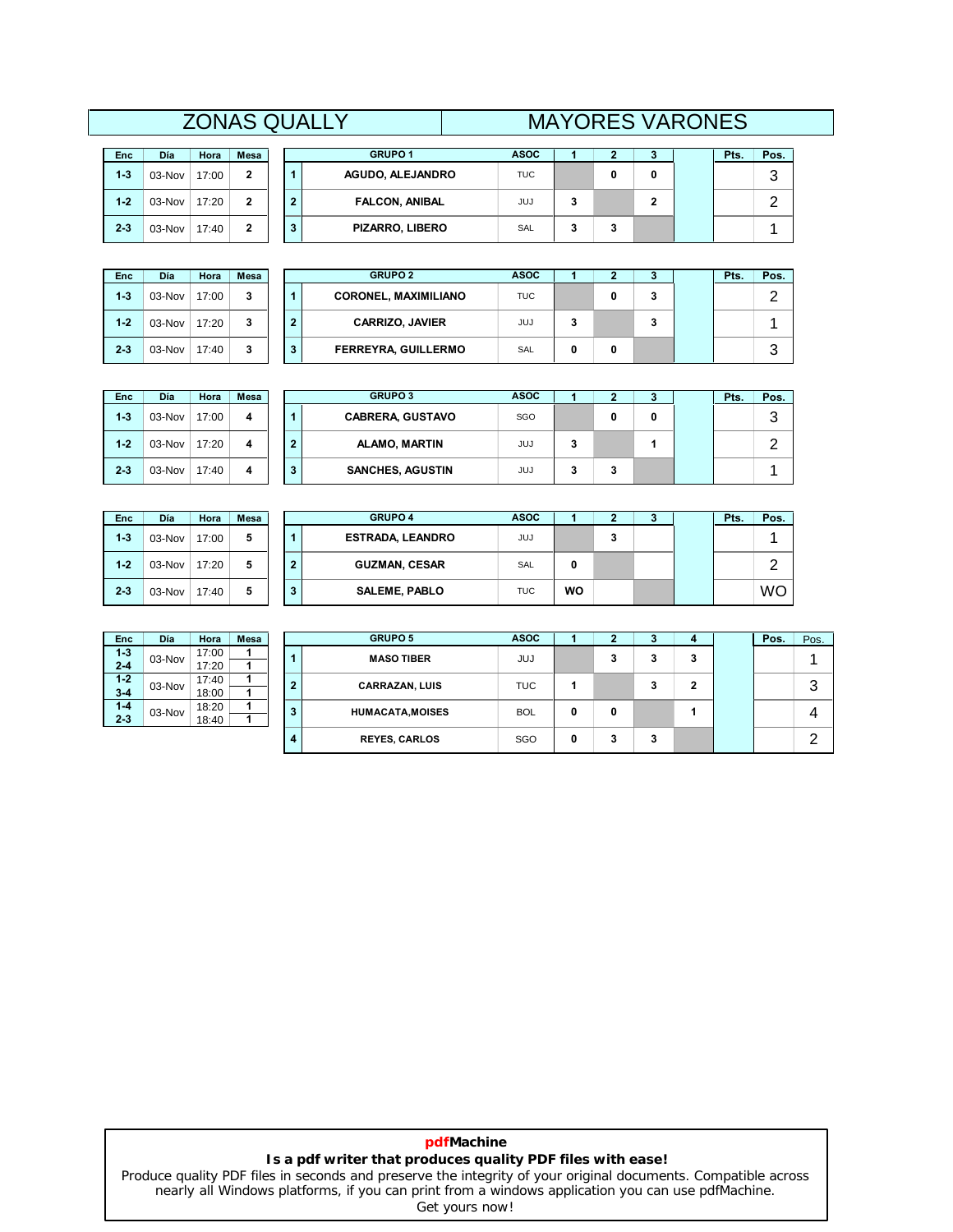## ZONA CAMPEONATO | SUB 11 DAMAS

| Día | Hora                       | <b>Mesa</b> |                     |
|-----|----------------------------|-------------|---------------------|
|     | 11:00                      | 6           |                     |
|     | 11:20                      | 6           |                     |
|     | 11.40                      | 6           |                     |
|     | 12:00                      | 6           |                     |
|     | 12:20                      | 6           |                     |
|     | 12:40                      | 6           |                     |
|     | 02-Nov<br>02-Nov<br>02-Nov |             | $\overline{2}$<br>3 |

| Enc                | Día    | Hora           | <b>Mesa</b> |   | <b>GRUPO 1</b>             | <b>ASOC</b> |   |   | J.     |        | Pos. | Pos. |
|--------------------|--------|----------------|-------------|---|----------------------------|-------------|---|---|--------|--------|------|------|
| $1 - 3$<br>$2 - 4$ | 02-Nov | 11:00<br>11:20 | 6<br>6      |   | ZAPATERO, DANIELA          | <b>JUJ</b>  |   |   | 0      | 0      |      | 4    |
| $1-2$<br>$3 - 4$   | 02-Nov | 11:40<br>12:00 | 6<br>6      | 2 | ZAPATERO, ANA              | JUJ         | 3 |   | ◠<br>c | 3      |      |      |
| $1 - 4$<br>$2 - 3$ | 02-Nov | 12:20<br>12:40 | 6<br>6      | 3 | <b>MELGAREJO, MACARENA</b> | JUJ         | 3 | 0 |        | ◠<br>a |      | ◠    |
|                    |        |                |             | 4 | <b>MIRANDE, LOURDES</b>    | JUJ         | 3 |   | ◠      |        |      | 3    |

## **pdfMachine A pdf writer that produces quality PDF files with ease!**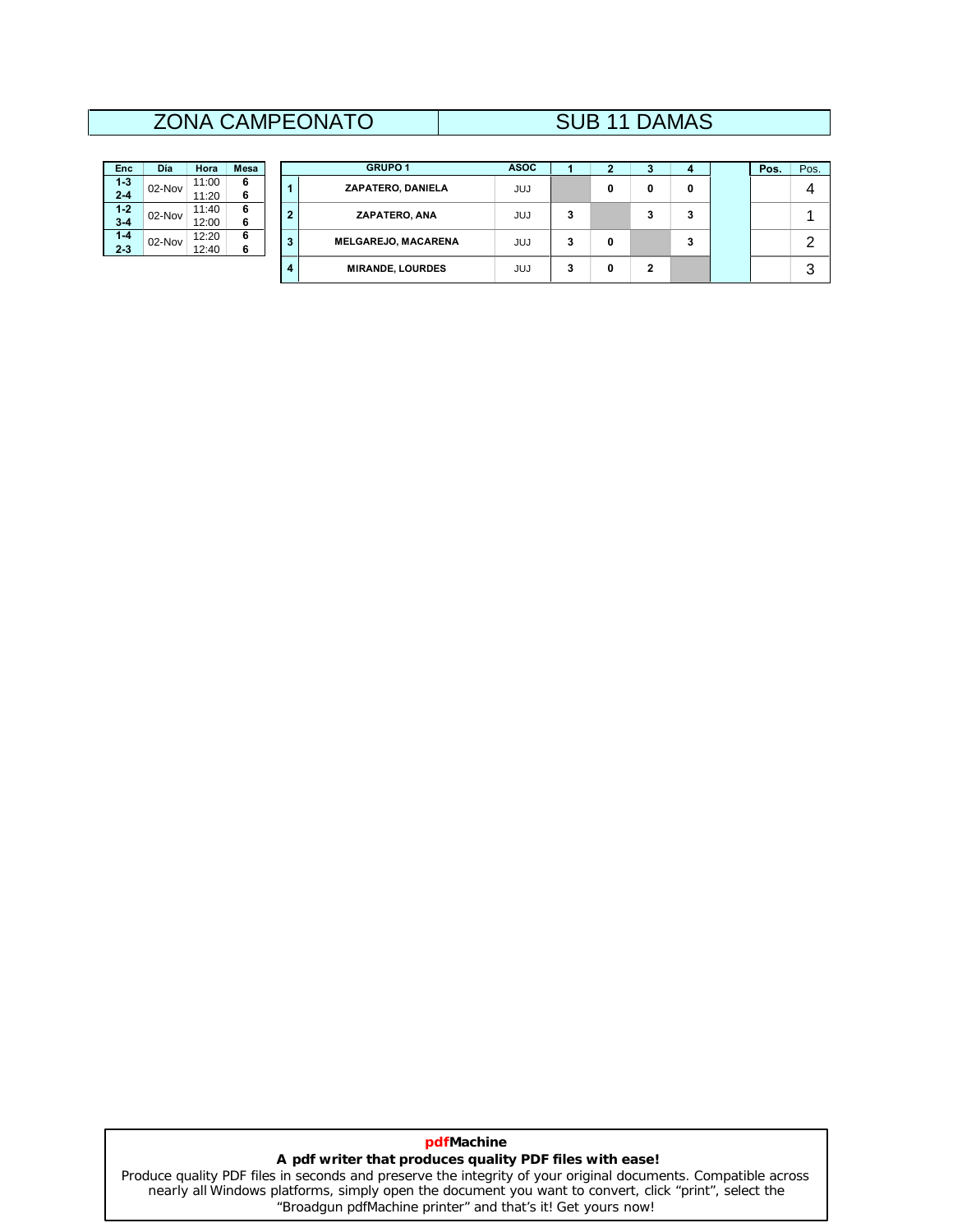## **Dia Hora Mesa 1**<br> **Dia Hora Mesa 1 I**<br>**BRUPO 1**

| Enc     | Día    | Hora  | Mesa |
|---------|--------|-------|------|
| $1-3$   | 02-Nov | 14:30 | 4    |
| $1 - 2$ | 02-Nov | 14:50 | 4    |
| $2 - 3$ | 02-Nov | 15:10 | 4    |

| Enc     | Día      | Hora  | <b>Mesa</b> |   |  |
|---------|----------|-------|-------------|---|--|
| $1 - 3$ | $02-Nov$ | 13:30 | 5           |   |  |
| $2 - 4$ |          | 13:50 | 5           |   |  |
| $1 - 2$ | $02-Nov$ | 14:10 | 5           | 2 |  |
| $3 - 4$ |          | 14:30 | 5           |   |  |
| $1 - 4$ | $02-Nov$ | 14:50 | 5           | 3 |  |
| $2 - 3$ |          | 15:10 | 5           |   |  |

|                    |            |                |             |   | <b><i>LUINA UAINIFEUINATU</i></b> |             |   |                | OUD 10 DAIVIAO |              |      |      |           |
|--------------------|------------|----------------|-------------|---|-----------------------------------|-------------|---|----------------|----------------|--------------|------|------|-----------|
| Enc                | <b>Día</b> | Hora           | <b>Mesa</b> |   | <b>GRUPO 1</b>                    | <b>ASOC</b> |   | $\overline{2}$ | 3              |              | Pts. | Pos. |           |
| $1 - 3$            | 02-Nov     | 14:30          | 4           |   | <b>VALDEZ, VIRGINIA</b>           | <b>CHA</b>  |   | 3              | 3              |              |      |      |           |
| $1-2$              | 02-Nov     | 14:50          | 4           | 2 | <b>ZAPATERO, ANA</b>              | <b>JUJ</b>  | 0 |                | 0              |              |      | 3    |           |
| $2 - 3$            | 02-Nov     | 15:10          | 4           | 3 | <b>RUIZ, ORNELA</b>               | SGO         | 0 | 3              |                |              |      | 2    |           |
| <b>Enc</b>         | <b>Día</b> | Hora           | <b>Mesa</b> |   | <b>GRUPO 2</b>                    | <b>ASOC</b> |   | 2              | 3              |              |      | Pos. | Pos.      |
| $1-3$<br>$2 - 4$   | 02-Nov     | 13:30<br>13:50 | 5<br>5      |   | <b>CORDERO, BELEN</b>             | <b>SGO</b>  |   |                |                | 4            |      |      | <b>WO</b> |
| $1-2$<br>$3 - 4$   | 02-Nov     | 14:10<br>14:30 | 5<br>5      | 2 | DIAZ LAZARTE, PAOLA               | <b>JUJ</b>  |   |                | $\mathbf{2}$   | 0            |      |      | 3         |
| $1 - 4$<br>$2 - 3$ | 02-Nov     | 14:50<br>15:10 | 5<br>5      | 3 | <b>GARCIA, MARIANELA</b>          | <b>SGO</b>  |   | 3              |                | $\mathbf{2}$ |      |      | 2         |
|                    |            |                |             | 4 | <b>TORRES, LUCIANA</b>            | SGO         |   | 3              | 3              |              |      |      | и         |

## **pdfMachine A pdf writer that produces quality PDF files with ease!**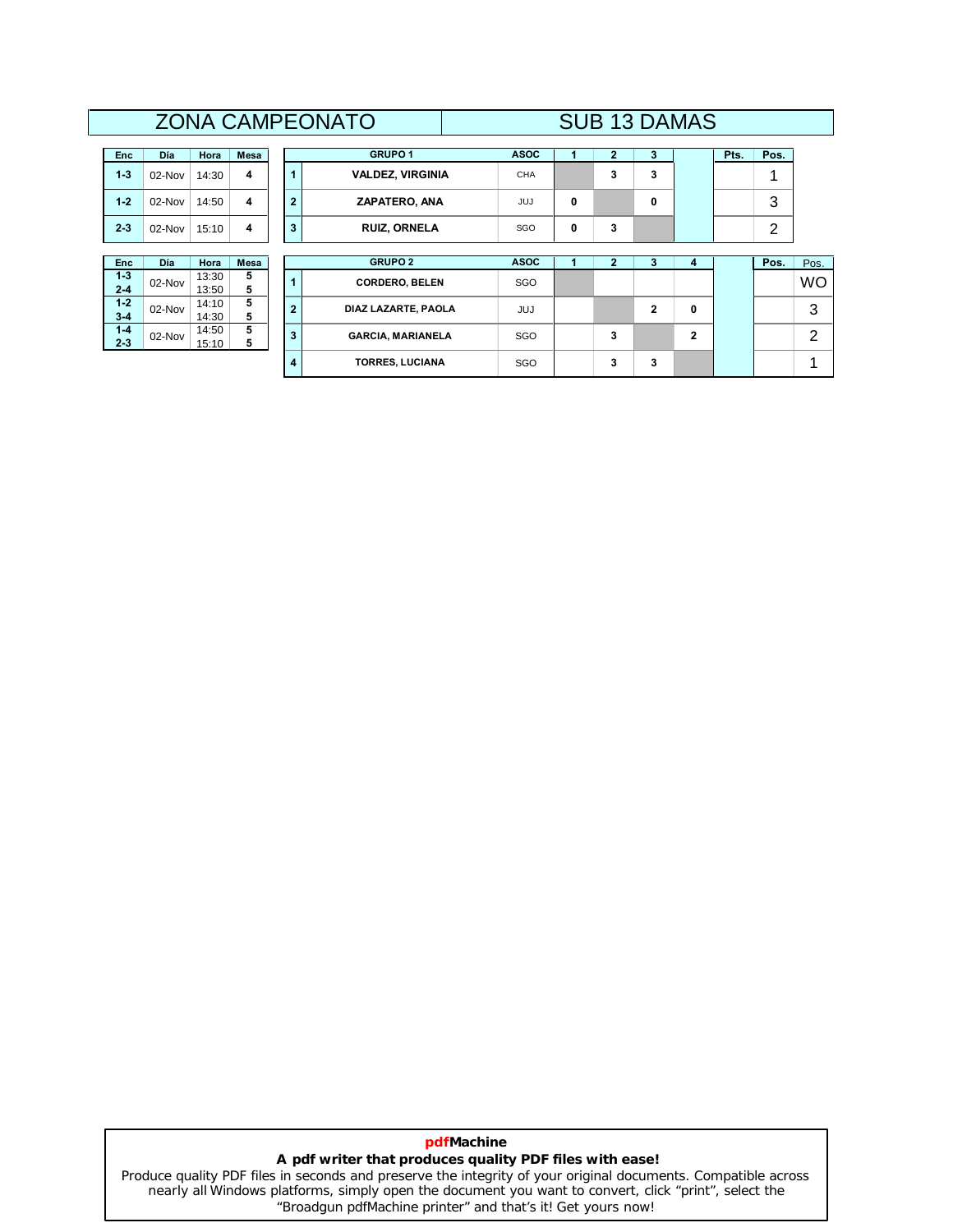## $\overline{SUB}$  15 DAMAS

| Enc     | Día      | Hora  | Mesa |
|---------|----------|-------|------|
| $1-3$   | 03-Nov   | 09:00 | 3    |
| $1 - 2$ | $03-Nov$ | 09:20 | 3    |
| $2 - 3$ | $03-Nov$ | 09:40 | 3    |

|        | <b>ZONA CAMPEONATO</b> |             |  |   |                         | <b>SUB 15 DAMAS</b> |             |           |  |   |  |      |           |  |  |  |  |  |
|--------|------------------------|-------------|--|---|-------------------------|---------------------|-------------|-----------|--|---|--|------|-----------|--|--|--|--|--|
| Día    | Hora                   | <b>Mesa</b> |  |   | <b>GRUPO 1</b>          |                     | <b>ASOC</b> |           |  |   |  | Pts. | Pos.      |  |  |  |  |  |
| 03-Nov | 09:00                  | 3           |  |   | <b>VALDEZ, VIRGINIA</b> |                     | CHA         |           |  | 3 |  |      |           |  |  |  |  |  |
| 03-Nov | 09:20                  | 3           |  | , | <b>CORDERO, BELEN</b>   |                     | SGO         | <b>WO</b> |  |   |  |      | <b>WO</b> |  |  |  |  |  |
| 03-Nov | 09:40                  | 3           |  | з | <b>RIVERO, MARIA</b>    |                     | JUJ         |           |  |   |  |      | ົ         |  |  |  |  |  |

| Enc     | Día    | Hora  | Mesa |
|---------|--------|-------|------|
| $1-3$   | 03-Nov | 09:00 | 4    |
| $1 - 2$ | 03-Nov | 09:20 | 4    |
| $2-3$   | 03-Nov | 09:40 | 4    |

| Día    | Hora  | Mesa |   | <b>GRUPO 2</b>         | <b>ASOC</b> |   |   | J. | Pts. | Pos.   |
|--------|-------|------|---|------------------------|-------------|---|---|----|------|--------|
| 03-Nov | 09:00 | 4    |   | <b>VITTORI, SOFIA</b>  | <b>MZA</b>  |   |   | 3  |      |        |
| 03-Nov | 09:20 | 4    | 2 | <b>TORRES, LUCIANA</b> | SGO         | 0 |   | 3  |      | o      |
| 03-Nov | 09:40 | 4    | 3 | PAEZ, JIMENA           | JUJ         | 0 | 0 |    |      | ົ<br>J |

| Enc     | Día      | Hora  | <b>Mesa</b> |              |  |
|---------|----------|-------|-------------|--------------|--|
| $1 - 3$ | $03-Nov$ | 09:00 |             |              |  |
| $2 - 4$ |          | 09:20 |             |              |  |
| $1 - 2$ | $03-Nov$ | 09:40 |             | $\mathbf{2}$ |  |
| $3 - 4$ |          | 10:00 |             |              |  |
| $1 - 4$ | $03-Nov$ | 10:20 |             | 3            |  |
| $2 - 3$ |          | 10:40 |             |              |  |
|         |          |       |             |              |  |

| Enc                | Día    | Hora           | <b>Mesa</b> |   |   | <b>GRUPO 3</b>          | <b>ASOC</b> |   |    |    |        | Pos. | Pos. |
|--------------------|--------|----------------|-------------|---|---|-------------------------|-------------|---|----|----|--------|------|------|
| $1 - 3$<br>$2 - 4$ | 03-Nov | 09:00<br>09:20 |             |   |   | <b>VARGAS, MARIELA</b>  | <b>CHA</b>  |   |    | J. | 3      |      |      |
| $1 - 2$<br>$3 - 4$ | 03-Nov | 09:40<br>10:00 |             | ٠ |   | <b>GANON, MARIELA</b>   | SGO         | 0 |    | 0  | ີ<br>a |      | 3    |
| $1 - 4$<br>$2 - 3$ | 03-Nov | 10:20<br>10:40 |             | 3 |   | <b>ESCOTORIN, ROCIO</b> | JUJ         |   | J. |    | ີ<br>a |      | ⌒    |
|                    |        |                |             |   | 4 | <b>SANTOS, ELIANA</b>   | JUJ         | 0 |    | 0  |        |      | 4    |

| Enc     | Día      | Hora  | <b>Mesa</b>    |
|---------|----------|-------|----------------|
| $1 - 3$ | 03-Nov   | 09:00 | $\mathbf{2}$   |
| $2 - 4$ |          | 09:20 | 2              |
| $1 - 2$ | 03-Nov   | 09:40 | $\overline{2}$ |
| $3 - 4$ |          | 10:00 | $\mathbf{2}$   |
| $1 - 4$ | $03-Nov$ | 10:20 | $\overline{2}$ |
| $2 - 3$ |          | 10:40 | 21             |

| Enc                | Día    | Hora           | <b>Mesa</b>                      |   | <b>GRUPO 4</b>           | <b>ASOC</b> |   | ◡  |        | Pos. | Pos.   |
|--------------------|--------|----------------|----------------------------------|---|--------------------------|-------------|---|----|--------|------|--------|
| $1-3$<br>$2 - 4$   | 03-Nov | 09:00<br>09:20 | $\mathbf{a}$                     |   | <b>VELIZ, ANDREA</b>     | <b>JUJ</b>  |   | J. | 3      |      |        |
| $1-2$<br>$3 - 4$   | 03-Nov | 09:40<br>10:00 | $\overline{2}$<br>$\overline{2}$ | 2 | <b>GARCIA, MARIANELA</b> | SGO         | 0 |    | 3      |      | 3      |
| $1 - 4$<br>$2 - 3$ | 03-Nov | 10:20<br>10:40 | $\overline{2}$<br>$\mathbf{2}$   | 3 | <b>MONROE, ROSA</b>      | JUJ         |   |    | ີ<br>a |      | ◠<br>▃ |
|                    |        |                |                                  | 4 | <b>RUIZ, ORNELA</b>      | SGO         | 2 | 0  |        |      | 4      |

## **pdfMachine A pdf writer that produces quality PDF files with ease!**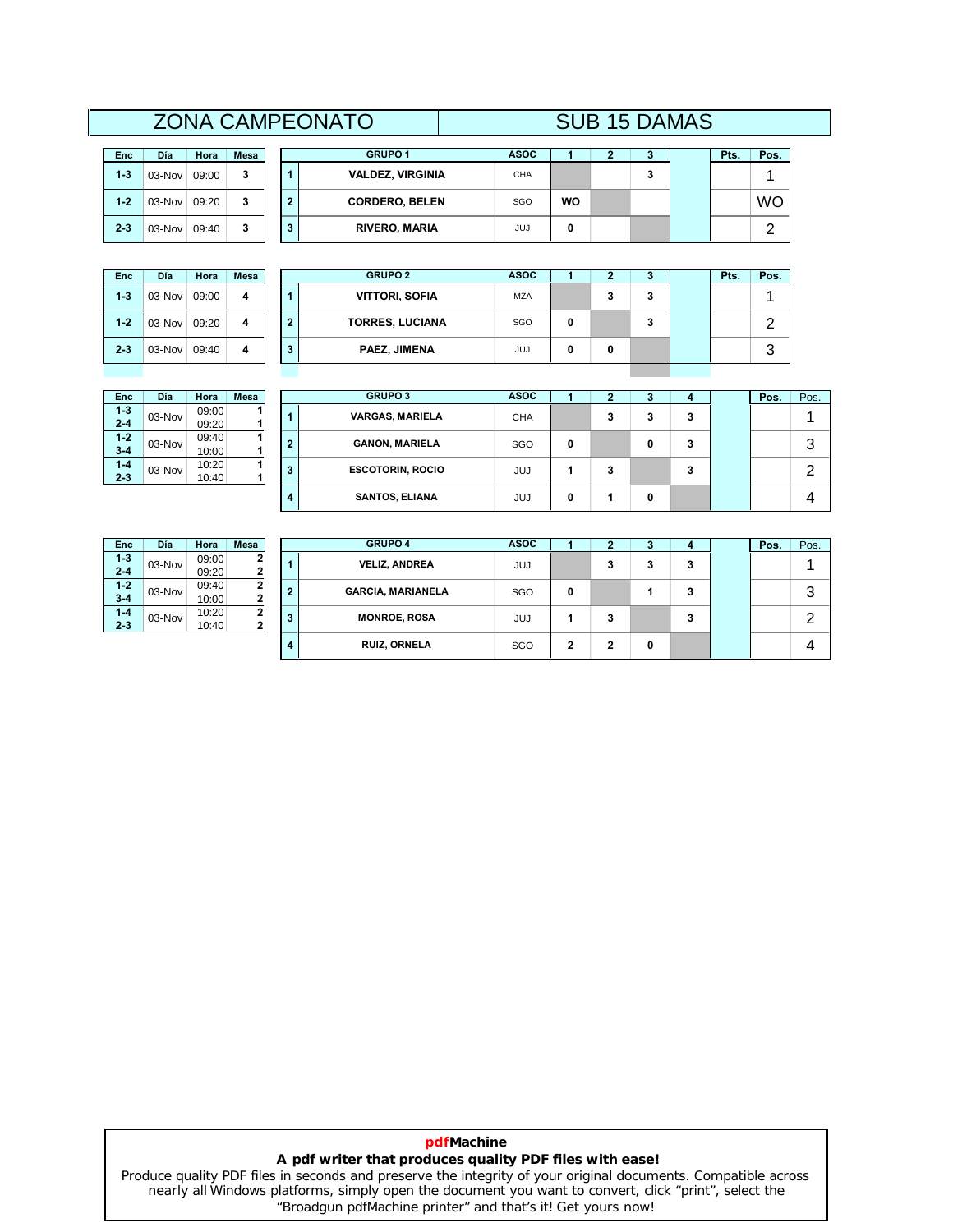## $\overline{SUB}$  18 DAMAS

| Enc     | Día      | Hora  | Mesa |             |  |
|---------|----------|-------|------|-------------|--|
| $1 - 3$ | 02-Nov   | 14:30 |      |             |  |
| $1 - 2$ | 02-Nov   | 14:50 |      | $\mathbf 2$ |  |
| $2 - 3$ | $02-Nov$ | 15:10 |      | 3           |  |

|        |       |             |   | <b>ZONA CAMPEONATO</b>    |             |   |   |   | <b>SUB 18 DAMAS</b> |      |      |  |
|--------|-------|-------------|---|---------------------------|-------------|---|---|---|---------------------|------|------|--|
| Día    | Hora  | <b>Mesa</b> |   | <b>GRUPO 1</b>            | <b>ASOC</b> |   |   |   |                     | Pts. | Pos. |  |
| 02-Nov | 14:30 |             |   | <b>VITTORI, SOFIA</b>     | <b>MZA</b>  |   |   | 3 |                     |      |      |  |
| 02-Nov | 14:50 |             | 2 | <b>VILLALOBO, CINTHYA</b> | JUJ         | 0 |   | 3 |                     |      | ⌒    |  |
| 02-Nov | 15:10 |             | 3 | <b>HURTADO, ROCIO</b>     | SAL         | 0 | 0 |   |                     |      | ≏    |  |

| Enc     | Día          | Hora  | Mesa |
|---------|--------------|-------|------|
| $1-3$   | 02-Nov       | 14:30 | 6    |
| $1 - 2$ | 02-Nov 14:50 |       | 6    |
| $2 - 3$ | 02-Nov       | 15:10 | 6    |

| Día    | Hora  | Mesa |   | <b>GRUPO 2</b>         | <b>ASOC</b> |   |   | J. | Pts. | Pos.   |
|--------|-------|------|---|------------------------|-------------|---|---|----|------|--------|
| 02-Nov | 14:30 | 6    |   | <b>VARGAS, MARIELA</b> | <b>CHA</b>  |   |   | 3  |      |        |
| 02-Nov | 14:50 | 6    | 2 | <b>VELIZ, ANDREA</b>   | <b>JUJ</b>  |   |   | 3  |      |        |
| 02-Nov | 15:10 | 6    | 3 | <b>GANON, MARIELA</b>  | SGO         | 0 | 0 |    |      | ົ<br>J |

| <b>Enc</b> | <b>Día</b> | Hora  | Mesa |   | <b>GRUPO 3</b>          | <b>ASOC</b> |    |  | Pts. | Pos. |
|------------|------------|-------|------|---|-------------------------|-------------|----|--|------|------|
| $1 - 3$    | 02-Nov     | 15:30 |      |   | TOMAS, PAMELA           | <b>JUJ</b>  |    |  |      | WO   |
| $1 - 2$    | $02$ -Nov  | 15:50 |      | 2 | <b>ROJAS, NATALY</b>    | SGO         |    |  |      | ົ    |
| $2 - 3$    | $02$ -Nov  | 16:10 |      | 3 | <b>ESCOTORIN, ROCIO</b> | <b>JUJ</b>  | ۰J |  |      |      |

## **pdfMachine A pdf writer that produces quality PDF files with ease!**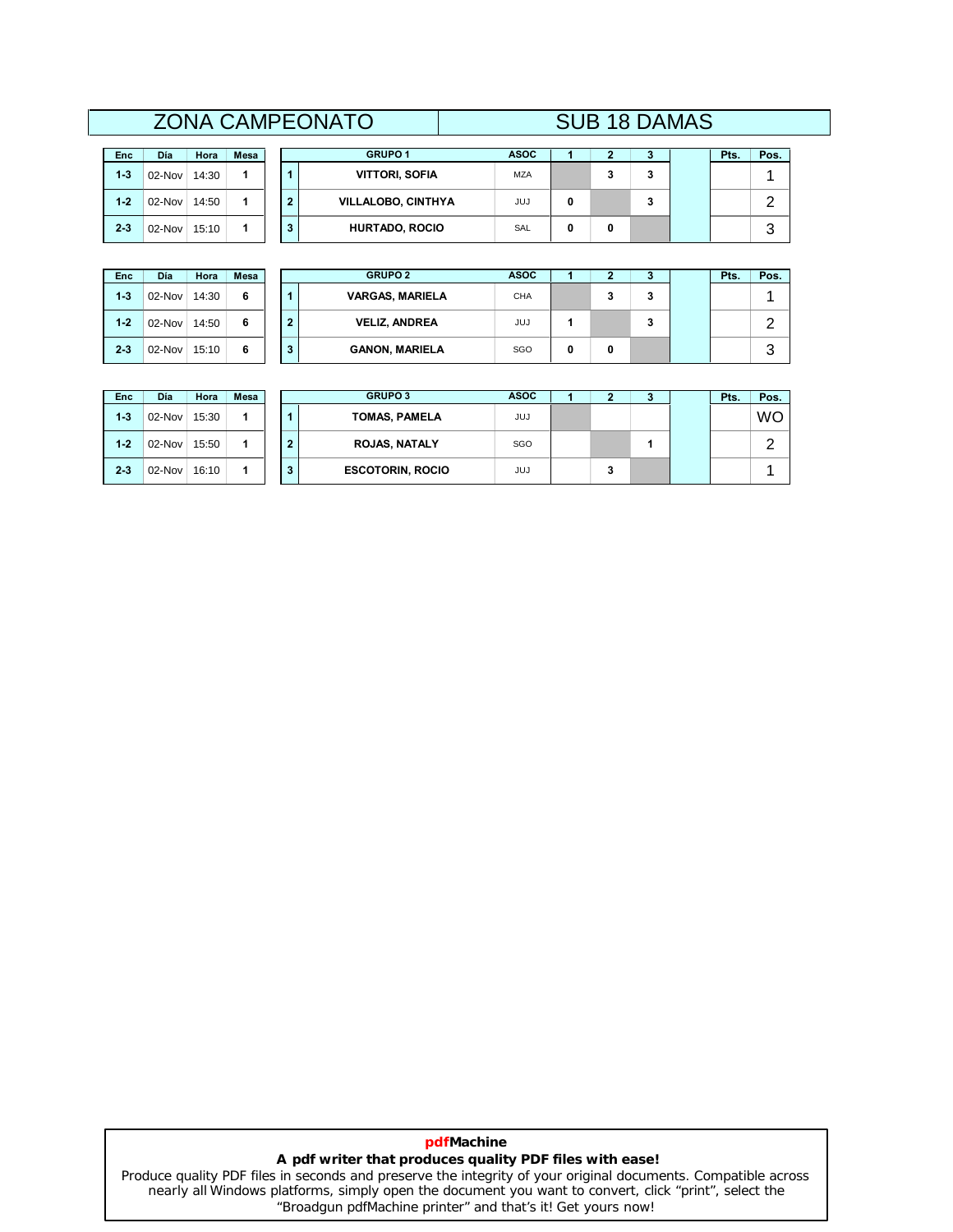## ZONA CAMPEONATO | DAMAS MAYORES

| <b>Enc</b> | Día | Hora | <b>Mesa</b> |
|------------|-----|------|-------------|
| $1 - 3$    |     |      |             |
| $2 - 4$    |     |      |             |
| $1 - 2$    |     |      |             |
| $3 - 4$    |     |      |             |
| $1 - 4$    |     |      |             |
| $2 - 3$    |     |      |             |

| Enc                | Día | Hora | <b>Mesa</b> |    | <b>GRUPO UNICO</b>      | <b>ASOC</b> |   |   |         |        | Pos. | Pos. |
|--------------------|-----|------|-------------|----|-------------------------|-------------|---|---|---------|--------|------|------|
| $1 - 3$<br>$2 - 4$ |     |      |             |    | CERRIZUELA, CECILIA     | SGO         |   | ≘ | ٠<br>-5 | 3      |      | ◠    |
| $1-2$<br>$3 - 4$   |     |      |             | ≘  | <b>ZAPATERO, ESTELA</b> | <b>JUJ</b>  | 3 |   |         | 3      |      | 3    |
| $1 - 4$<br>$2 - 3$ |     |      |             | 3  | ALVARADO, JESICA        | <b>JUJ</b>  | 2 | J |         | ◠<br>a |      |      |
|                    |     |      |             | л. | <b>HURTADO, ROCIO</b>   | <b>SAL</b>  | 0 |   | 0       |        |      | 4    |

## **pdfMachine A pdf writer that produces quality PDF files with ease!**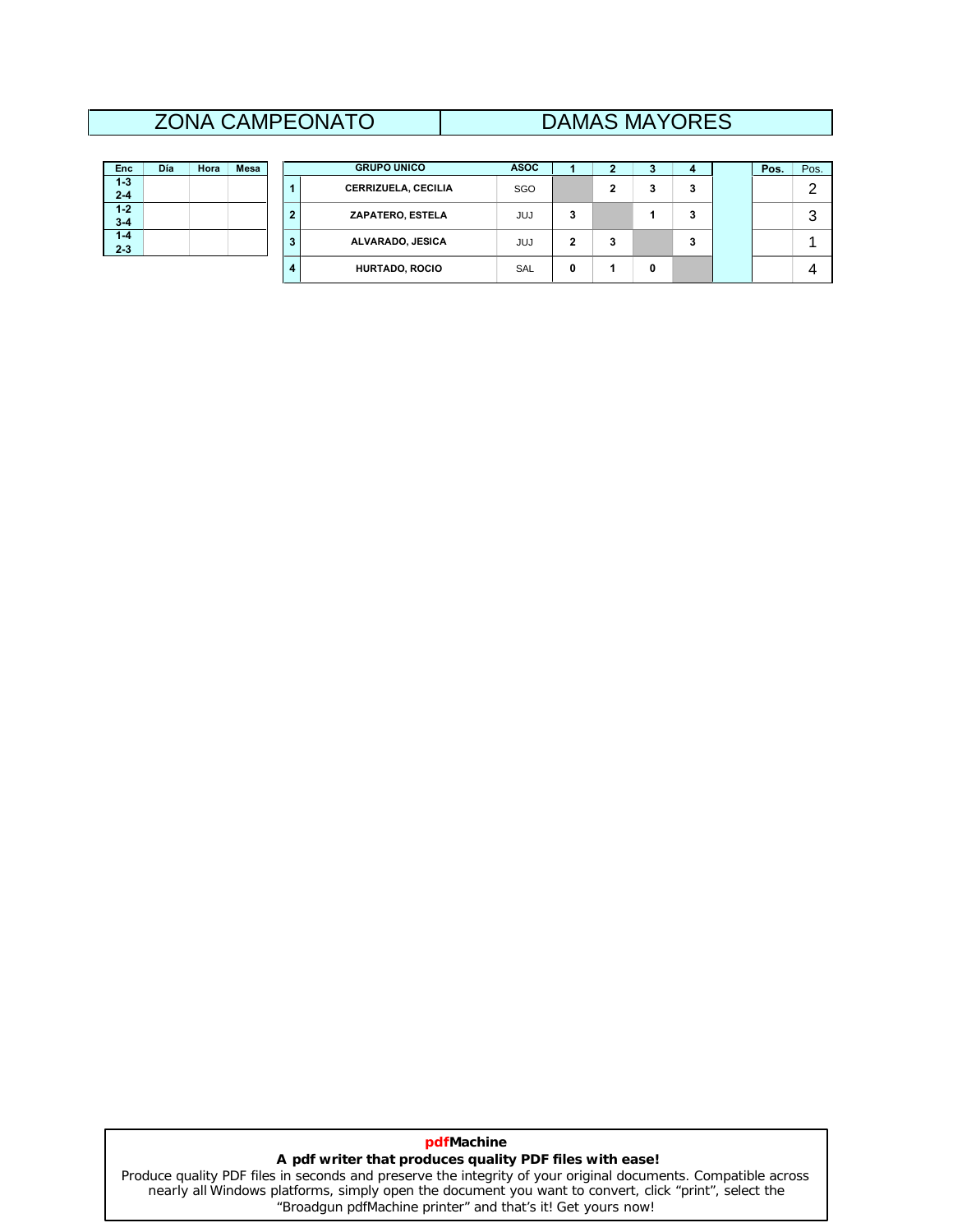## **2 2 11 VARONES**<br> **1 1 1 2 1 3 Pts. Pos.**

|         |           |       |      |              | LUINA UAINI LUINATU       |             | 00D |  |
|---------|-----------|-------|------|--------------|---------------------------|-------------|-----|--|
|         |           |       |      |              |                           |             |     |  |
| Enc     | Día       | Hora  | Mesa |              | <b>GRUPO 1</b>            | <b>ASOC</b> |     |  |
| $1 - 3$ | 02-Nov    | 16:30 |      |              | MINETTI VELAZQUEZ, RAMIRO | JUJ         |     |  |
| $1 - 2$ | $02-Nov$  | 16:50 |      | $\mathbf{2}$ | <b>GARECA, JOSUE</b>      | JUJ         |     |  |
| $2 - 3$ | $02$ -Nov | 17:10 |      | 3            | <b>MEDINA, MARTIN</b>     | <b>TUC</b>  | 0   |  |

|          |       |             |  | <b>ZONA CAMPEONATO</b>    |             |   |  | <b>SUB 11 VARONES</b> |      |      |  |
|----------|-------|-------------|--|---------------------------|-------------|---|--|-----------------------|------|------|--|
| Día      | Hora  | <b>Mesa</b> |  | <b>GRUPO 1</b>            | <b>ASOC</b> |   |  |                       | Pts. | Pos. |  |
| )2-Nov   | 16:30 |             |  | MINETTI VELAZQUEZ, RAMIRO | JUJ         |   |  |                       |      |      |  |
| $2$ -Nov | 16:50 |             |  | <b>GARECA, JOSUE</b>      | JUJ         | 0 |  |                       |      | っ    |  |
| 2-Nov    | 17:10 |             |  | <b>MEDINA, MARTIN</b>     | <b>TUC</b>  | 0 |  |                       |      | ◠    |  |

| Enc     | Día          | Hora  | Mesa |
|---------|--------------|-------|------|
| $1-3$   | 02-Nov 16:30 |       | 2    |
| $1 - 2$ | 02-Nov 16:50 |       | 2    |
| $2 - 3$ | 02-Nov       | 17:10 | 2    |

| <b>D</b> ía | Hora  | Mesa         |              | <b>GRUPO 2</b>              | <b>ASOC</b> |   | , | Pts. | Pos.   |
|-------------|-------|--------------|--------------|-----------------------------|-------------|---|---|------|--------|
| 02-Nov      | 16:30 | $\mathbf{2}$ |              | <b>PAZ ORTIZ, JUAN</b>      | SGO         |   | 3 |      |        |
| 02-Nov      | 16:50 | 2            | $\mathbf{2}$ | <b>CORREA ARCOS, MATIAS</b> | JUJ         | 0 | 3 |      |        |
| 02-Nov      | 17:10 | 2            | 3            | <b>LOPEZ, MAURICIO</b>      | JUJ         | 0 |   |      | ົ<br>u |

| <b>Enc</b> | Día       | Hora  | <b>Mesa</b> |   | <b>GRUPO 3</b>          | <b>ASOC</b> |   |   | 3 | Pts. | Pos. |
|------------|-----------|-------|-------------|---|-------------------------|-------------|---|---|---|------|------|
| $1 - 3$    | $02$ -Nov | 16:30 |             |   | <b>VELIZ, GABRIEL</b>   | JUJ         |   | Æ | 3 |      |      |
| $1 - 2$    | $02$ -Nov | 16:50 |             | 2 | <b>SALAS, SEBASTIAN</b> | JUJ         | 0 |   | 3 |      | ⌒    |
| $2 - 3$    | $02$ -Nov | 17:10 |             | 3 | <b>MORANE, ISMAEL</b>   | <b>TUC</b>  | 0 | 0 |   |      | 3    |

| <b>Enc</b> | <b>D</b> ía | Hora  | <b>Mesa</b> |   | <b>GRUPO 4</b>          | <b>ASOC</b> |         | 2 | 3 | Pts. | Pos.   |
|------------|-------------|-------|-------------|---|-------------------------|-------------|---------|---|---|------|--------|
| $1 - 3$    | $02$ -Nov   | 16:30 | 4           |   | PARENTIS, OSVALDO       | JUJ         |         | 3 | 2 |      | ⌒<br>c |
| $1 - 2$    | $02$ -Nov   | 16:50 | 4           | 2 | <b>TOLOSA, SANTIAGO</b> | <b>TUC</b>  |         |   | 2 |      | 3      |
| $2 - 3$    | $02$ -Nov   | 17:10 | 4           | 3 | <b>SANTOS, JORGE</b>    | JUJ         | ∍<br>J. | 3 |   |      |        |

| <b>Enc</b> | Día    | Hora  | <b>Mesa</b> |   | <b>GRUPO 5</b>           | <b>ASOC</b> |    |   | Pts. | Pos.      |
|------------|--------|-------|-------------|---|--------------------------|-------------|----|---|------|-----------|
| $1 - 3$    | 02-Nov | 16:30 | 5           |   | TULA, GASTON             | <b>TUC</b>  | WO |   |      | <b>WO</b> |
| $1 - 2$    | 02-Nov | 16:50 | 5           | 2 | ZAPATERO, JUAN           | <b>JUJ</b>  |    | 0 |      | ⌒<br>▃    |
| $2 - 3$    | 02-Nov | 17:10 | 5           | 3 | <b>ESPOSTO, GUILIANO</b> | <b>JUJ</b>  | 3  |   |      |           |

| Enc.    | <b>D</b> ía  | Hora  | <b>Mesa</b> |              | <b>GRUPO 6</b>     | <b>ASOC</b> |   | ▴ | J. | Pts. | Pos. |
|---------|--------------|-------|-------------|--------------|--------------------|-------------|---|---|----|------|------|
| $1 - 3$ | 02-Nov       | 16:30 | 6           |              | PONCE, GONZALO     | SGO         |   | 2 | 3  |      | ◠    |
| $1 - 2$ | $02$ -Nov    | 16:50 | 6           | $\mathbf{2}$ | FLORES, JULIO      | JUJ         | 3 |   | 3  |      |      |
| $2 - 3$ | 02-Nov 17:10 |       | 6           | 3            | <b>GOMEZ, JOSE</b> | <b>TUC</b>  |   | 0 |    |      | 3    |

## **pdfMachine A pdf writer that produces quality PDF files with ease!**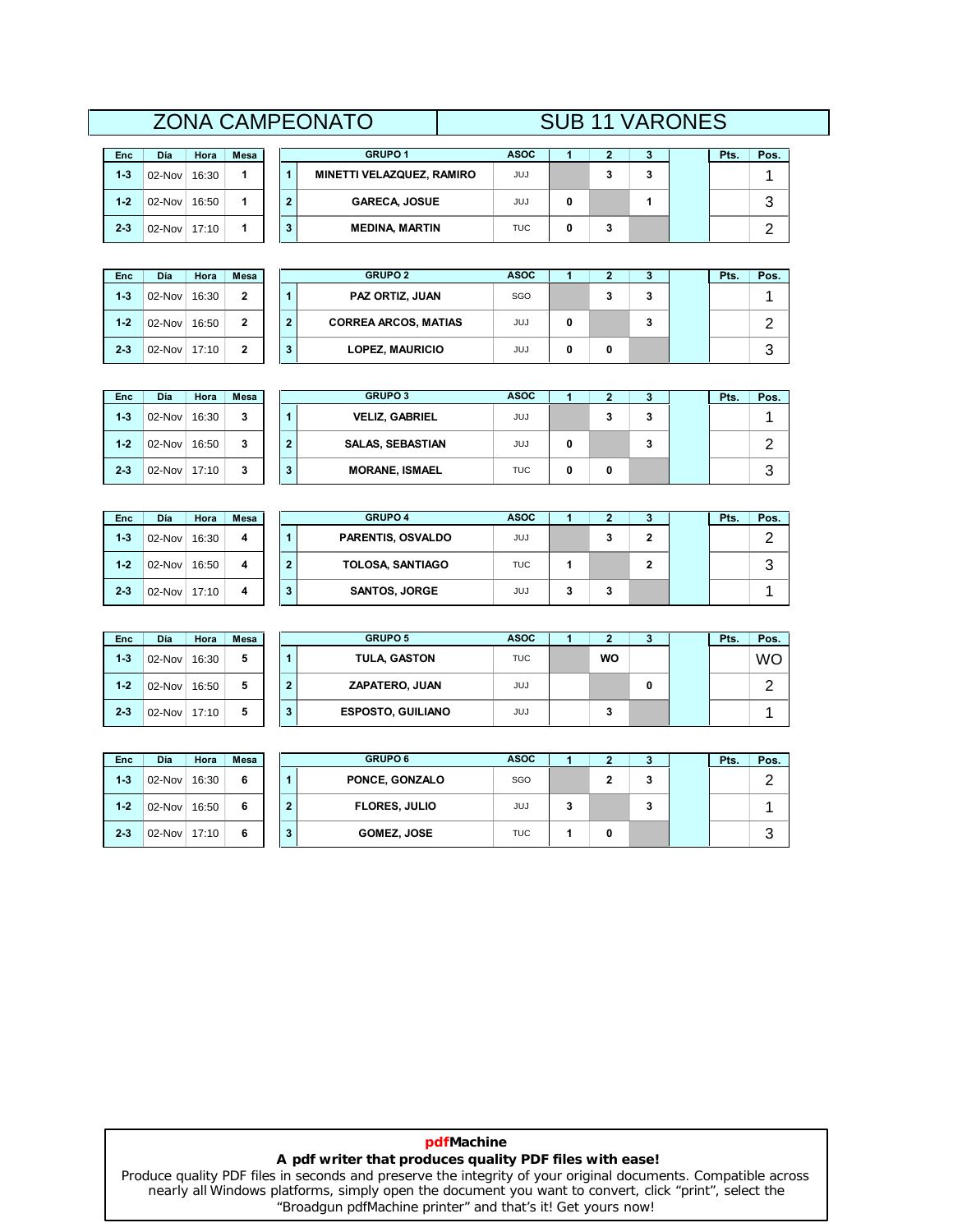## **2 3 PHS PHS**

| Enc     | Día      | Hora  | Mesa |   |  |
|---------|----------|-------|------|---|--|
| $1 - 3$ | $02-Nov$ | 19:30 | 2    |   |  |
| $1 - 2$ | $02-Nov$ | 19:50 | 2    | 2 |  |
| $2 - 3$ | $02-Nov$ | 20:10 | 2    | 3 |  |

|        |       |             |   | <b>ZONA CAMPEONATO</b>    |             | <b>SUB 13 VARONES</b> |   |      |      |  |
|--------|-------|-------------|---|---------------------------|-------------|-----------------------|---|------|------|--|
| Día    | Hora  | <b>Mesa</b> |   | <b>GRUPO 1</b>            | <b>ASOC</b> |                       |   | Pts. | Pos. |  |
| 02-Nov | 19:30 | 2           |   | <b>DE LUCA, LUCIANO</b>   | FET         |                       | 3 |      |      |  |
| 02-Nov | 19:50 | 2           | 2 | <b>AGUIRRE, VICTOR</b>    | JUJ         | 0                     | 0 |      | っ    |  |
| 02-Nov | 20:10 |             | 3 | <b>GONZALEZ, SANTIAGO</b> | JUJ         | 0                     |   |      | ົ    |  |

| Enc     | Día      | Hora  | Mesa |
|---------|----------|-------|------|
| $1-3$   | $02-Nov$ | 19:30 | 3    |
| $1 - 2$ | $02-Nov$ | 19:50 | 3    |
| $2 - 3$ | 02-Nov   | 20:10 | 3    |

| Día    | Hora  | <b>Mesa</b> |   | <b>GRUPO 2</b>           | <b>ASOC</b> |    |   | Pts. | Pos. |
|--------|-------|-------------|---|--------------------------|-------------|----|---|------|------|
| 02-Nov | 19:30 | 3           |   | <b>BERARDI, FERNANDO</b> | <b>SJN</b>  |    | 3 |      |      |
| 02-Nov | 19:50 | 3           | ົ | <b>MEDINA, MARTIN</b>    | <b>TUC</b>  | WO |   |      | WO   |
| 02-Nov | 20:10 | 3           | 3 | <b>ROMERO, JUAN</b>      | JUJ         |    |   |      | ີ    |

| <b>Enc</b> | Día       | Hora  | Mesa |              | <b>GRUPO 3</b>       | <b>ASOC</b> |   |         | 3 | Pts. | Pos. |
|------------|-----------|-------|------|--------------|----------------------|-------------|---|---------|---|------|------|
| $1 - 3$    | 02-Nov    | 19:30 | 4    |              | DONCELL, EZEQUIEL    | <b>SJN</b>  |   | ۰<br>J. | 3 |      |      |
| $1 - 2$    | 02-Nov    | 19:50 | 4    | $\mathbf{2}$ | PARENTIS, OSVALDO    | JUJ         |   |         | 3 |      | ົ    |
| $2 - 3$    | $02$ -Nov | 20:10 | 4    | 3            | <b>HURTADO, LUIS</b> | SAL         | 0 | 0       |   |      | 3    |

| <b>Enc</b> | <b>Día</b> | Hora  | Mesa |         | <b>GRUPO 4</b>         | <b>ASOC</b> |   | 2 | 3 | Pts. | Pos. |
|------------|------------|-------|------|---------|------------------------|-------------|---|---|---|------|------|
| $1 - 3$    | 02-Nov     | 19:30 | 5    |         | <b>COSTA, PABLO</b>    | SGO         |   | 3 | 3 |      |      |
| $1 - 2$    | 02-Nov     | 19:50 | 5    | ,       | <b>HAMUD, SANTIAGO</b> | <b>JUJ</b>  | 0 |   | 0 |      | 3    |
| $2 - 3$    | 02-Nov     | 20:10 | 5    | ,<br>J. | <b>CRUZ, FACUNDO</b>   | <b>JUJ</b>  |   | 3 |   |      | ົ    |

| <b>Enc</b> | Día    | Hora  | <b>Mesa</b> |   | <b>GRUPO 5</b>            | <b>ASOC</b> |   | ∠ | 3 | Pts. | Pos.   |
|------------|--------|-------|-------------|---|---------------------------|-------------|---|---|---|------|--------|
| $1 - 3$    | 02-Nov | 19:30 | 6           |   | DIAZ, LUCAS               | SAL         |   | 3 | 3 |      |        |
| $1 - 2$    | 02-Nov | 19:50 | 6           | 2 | PONCE, GONZALO            | SGO         | 0 |   | 3 |      | ⌒      |
| $2 - 3$    | 02-Nov | 20:10 | 6           | 3 | <b>MELGAREJO, NICOLAS</b> | JUJ         | 0 | 0 |   |      | っ<br>د |

| <b>Enc</b> | Día       | Hora  | Mesa |   | <b>GRUPO 6</b>             | <b>ASOC</b> |   | ÷ | <b>Pts</b> | Pos. |
|------------|-----------|-------|------|---|----------------------------|-------------|---|---|------------|------|
| $1 - 3$    | 02-Nov    | 20:30 | 2    |   | PAZ ORTIZ, JUAN            | <b>SGO</b>  | 3 | 3 |            |      |
| $1 - 2$    | 02-Nov    | 20:50 | 2    | ົ | <b>VELIZ, GABRIEL</b>      | JUJ         |   | 3 |            | ົ    |
| $2 - 3$    | $02$ -Nov | 21:10 | 2    | 3 | <b>CORREA ARCOS, DIEGO</b> | JUJ         |   |   |            | 3    |

| Enc     | Día      | Hora  | Mesa |              |  |
|---------|----------|-------|------|--------------|--|
| $1 - 3$ | $02-Nov$ | 19:30 | 6    |              |  |
| $1 - 2$ | $02-Nov$ | 19:50 | 6    | $\mathbf{2}$ |  |
| $2 - 3$ | $02-Nov$ | 20:10 | 6    | 3            |  |

| Día    | Hora  | <b>Mesa</b> |              | <b>GRUPO 7</b>            | <b>ASOC</b> |    |   | Pts. | Pos.      |
|--------|-------|-------------|--------------|---------------------------|-------------|----|---|------|-----------|
| 02-Nov | 19:30 | 6           |              | <b>GUTIERREZ, FELIPE</b>  | TUC         | WO |   |      | <b>WO</b> |
| 02-Nov | 19:50 | 6           | $\mathbf{2}$ | MINETTI VELAZQUEZ, RAMIRO | <b>JUJ</b>  |    | 3 |      |           |
| 02-Nov | 20:10 | 6           | 3            | <b>MOTOLA, AUGUSTO</b>    | SGO         | 0  |   |      | ີ         |

| <b>Enc</b> | Día       | Hora  | <b>Mesa</b> |   | <b>GRUPO 8</b>             | <b>ASOC</b> |   |   |   | Pts. | Pos. |
|------------|-----------|-------|-------------|---|----------------------------|-------------|---|---|---|------|------|
| $1 - 3$    | 02-Nov    | 20:30 | 2           |   | PEREZ CARLETTI, AGUSTIN    | SGO         |   | 3 | 3 |      |      |
| $1 - 2$    | 02-Nov    | 20:50 | 2           | 2 | <b>HERNANDEZ, NATANIEL</b> | CHA         |   |   | 3 |      | ົ    |
| $2 - 3$    | $02$ -Nov | 21:10 |             | 3 | <b>ORIS, FACUNDO</b>       | JUJ         | 0 | 0 |   |      | 3    |

## **pdfMachine A pdf writer that produces quality PDF files with ease!**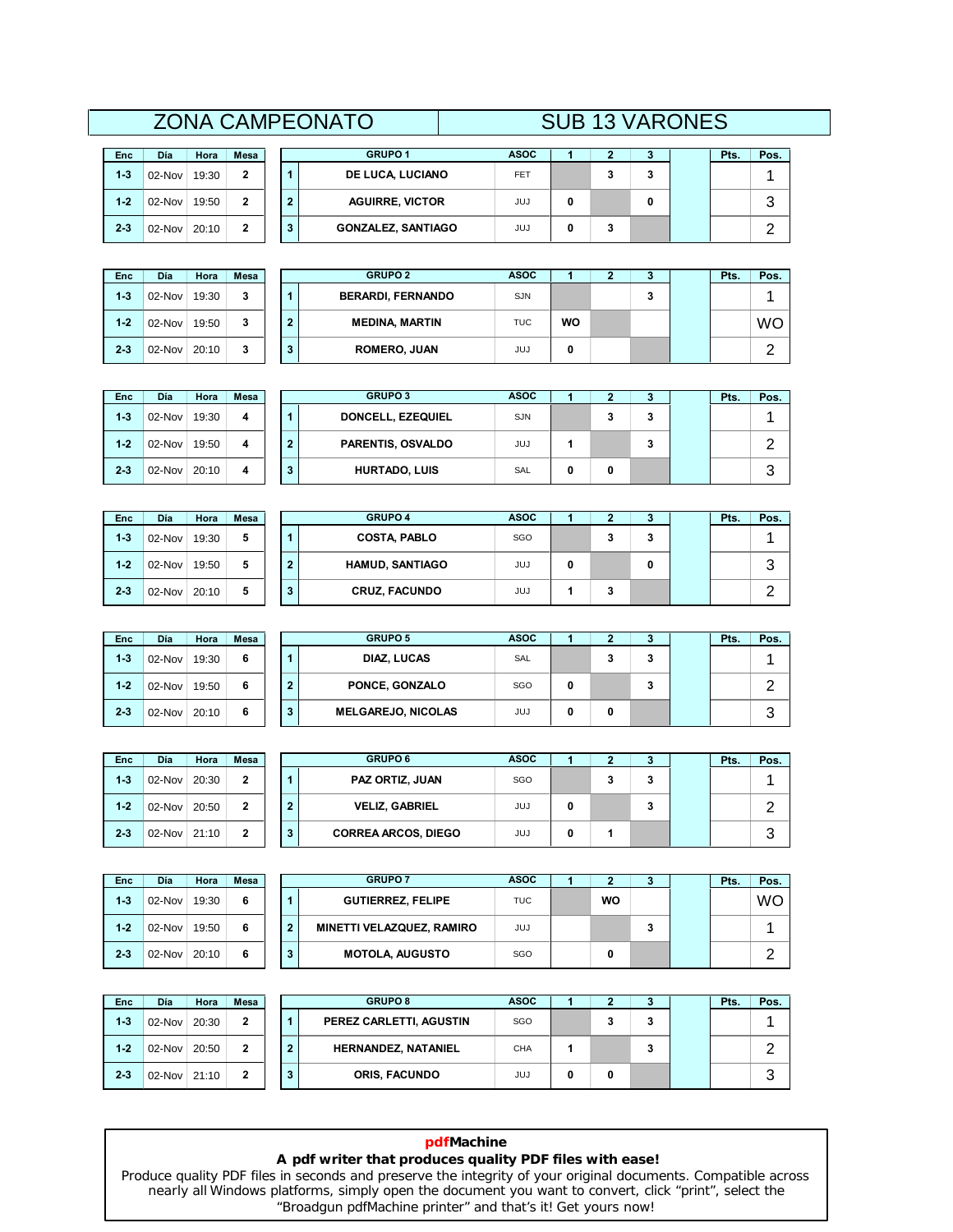## **2 2 3 PHS. PHS. PHS. PHS. PHS. PHS. PHS. PHS. PHS. PHS. PHS. PHS. PHS. PHS. PHS. PHS. PHS. PHS. PHS. PHS. PHS. PHS. PHS. PHS. PHS. PHS. PHS. PHS. PHS. PHS.**

| Enc     | Día    | Hora  | Mesa |                |  |
|---------|--------|-------|------|----------------|--|
| $1 - 3$ | 02-Nov | 20:30 | 3    |                |  |
| $1 - 2$ | 02-Nov | 20:50 | 3    | $\overline{2}$ |  |
| $2 - 3$ | 02-Nov | 21:10 | 3    | 3              |  |

|        |       |             |   | <b>ZONA CAMPEONATO</b> |             |   | <b>SUB 15 VARONES</b> |      |      |  |
|--------|-------|-------------|---|------------------------|-------------|---|-----------------------|------|------|--|
| Día    | Hora  | <b>Mesa</b> |   | <b>GRUPO 1</b>         | <b>ASOC</b> |   |                       | Pts. | Pos. |  |
| 02-Nov | 20:30 | 3           |   | <b>SARAGOVI, PABLO</b> | FET         |   |                       |      |      |  |
| 02-Nov | 20:50 | 3           | ≘ | <b>COSTA, PABLO</b>    | SGO         | 0 |                       |      | ົ    |  |
| 02-Nov | 21:10 | 3           | 3 | <b>BYE</b>             |             |   |                       |      |      |  |

| Enc     | Día    | Hora  | Mesa |
|---------|--------|-------|------|
| $1-3$   | 02-Nov | 20:30 | 4    |
| $1 - 2$ | 02-Nov | 20:50 | 4    |
| $2 - 3$ | 02-Nov | 21:10 | 4    |

| Día    | Hora  | <b>Mesa</b> |   | <b>GRUPO 2</b>         | <b>ASOC</b> |   |         | .,<br>a. | Pts. | Pos. |
|--------|-------|-------------|---|------------------------|-------------|---|---------|----------|------|------|
| 02-Nov | 20:30 | 4           |   | <b>CERPA, EZEQUIEL</b> | JUJ         |   | ◠<br>J. |          |      |      |
| 02-Nov | 20:50 | 4           | 2 | <b>CORREA, NICOLAS</b> | JUJ         | 2 |         |          |      | ◠    |
| 02-Nov | 21:10 | 4           | 3 | <b>BYE</b>             |             |   |         |          |      |      |

| <b>Enc</b> | Día    | Hora  | Mesa | <b>GRUPO 3</b>                | <b>ASOC</b> |   | 2 | Ð | Pts. | Pos. |
|------------|--------|-------|------|-------------------------------|-------------|---|---|---|------|------|
| $1 - 3$    | 02-Nov | 20:30 | 5    | <b>BAYONA, LUCAS</b>          | <b>FET</b>  |   | 3 | 3 |      |      |
| $1 - 2$    | 02-Nov | 20:50 | 5    | <b>BERARDI, FERNANDO</b><br>2 | <b>SJN</b>  | 0 |   | 3 |      | ົ    |
| $2 - 3$    | 02-Nov | 21:10 | 5    | PEREZ CARLETTI, AGUSTIN<br>3  | SGO         | 0 | 0 |   |      | 3    |

| <b>Enc</b> | Día    | Hora  | <b>Mesa</b> |              | <b>GRUPO 4</b>           | <b>ASOC</b> |   | 2  | 3 | Pts. | Pos. |
|------------|--------|-------|-------------|--------------|--------------------------|-------------|---|----|---|------|------|
| $1 - 3$    | 02-Nov | 20:30 | 6           |              | <b>DONCEL, CARLOS</b>    | <b>SJN</b>  |   | J. | 3 |      |      |
| $1 - 2$    | 02-Nov | 20:50 | 6           | $\mathbf{2}$ | <b>CORREA, AGUSTIN</b>   | <b>JUJ</b>  | 0 |    | 3 |      | ົ    |
| $2 - 3$    | 02-Nov | 21:10 | 6           | 3            | <b>CABALLERO, FRANCO</b> | <b>JUJ</b>  |   |    |   |      | 3    |

| <b>Enc</b> | <b>Día</b> | Hora  | <b>Mesa</b> |   | <b>GRUPO 5</b>              | <b>ASOC</b> |   |   | ٠J | Pts. | Pos. |
|------------|------------|-------|-------------|---|-----------------------------|-------------|---|---|----|------|------|
| $1 - 3$    | 02-Nov     | 21:30 |             |   | <b>CARRIZO, MATIAS</b>      | SGO         |   | 3 | 3  |      |      |
| $1 - 2$    | 02-Nov     | 21:50 |             | ົ | <b>ARRATIA, ELIAN</b>       | <b>JUJ</b>  | 0 |   | 3  |      | ົ    |
| $2 - 3$    | 02-Nov     | 22:10 |             | 3 | <b>BUSTAMANTE, FERNANDO</b> | <b>JUJ</b>  | 0 | 0 |    |      | 3    |

| Enc.    | Día    | Hora  | <b>Mesa</b> |                | <b>GRUPO 6</b>          | <b>ASOC</b> |   | 2 |   | Pts. | Pos. |
|---------|--------|-------|-------------|----------------|-------------------------|-------------|---|---|---|------|------|
| $1 - 3$ | 02-Nov | 21:30 | 2           |                | DE LUCA, LUCIANO        | <b>FET</b>  |   | 3 | 3 |      |      |
| $1 - 2$ | 02-Nov | 21:50 | 2           | $\overline{2}$ | <b>DONCEL, EZEQUIEL</b> | <b>SJN</b>  | 0 |   | 3 |      | ົ    |
| $2 - 3$ | 02-Nov | 22:10 | 2           | 3              | <b>MOTOLA, AUGUSTO</b>  | SGO         | 0 | 0 |   |      | 3    |

## **pdfMachine A pdf writer that produces quality PDF files with ease!**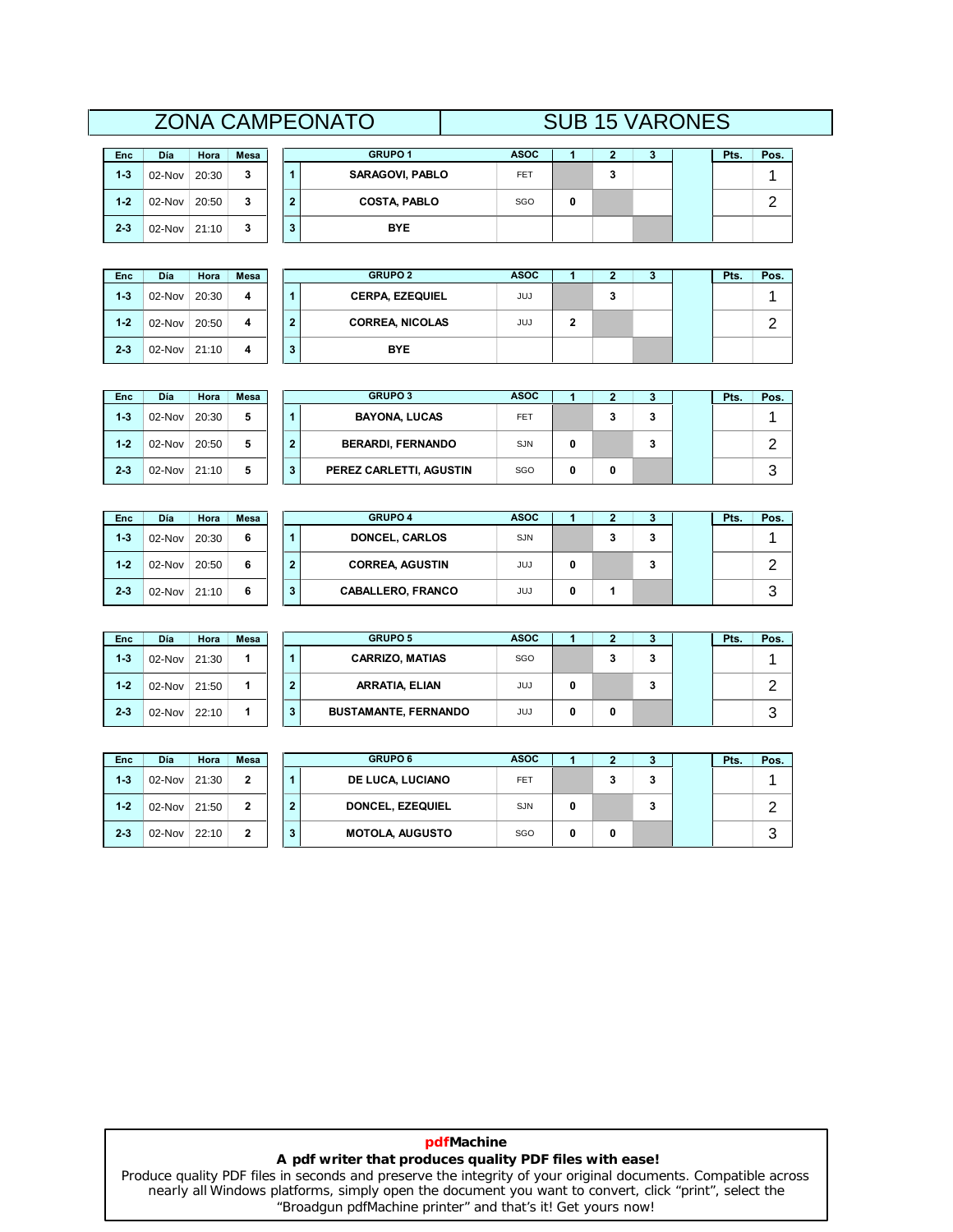## **DÌa Hora Mesa <sup>1</sup> <sup>2</sup> <sup>3</sup> Pts. Pos.** ZONA CAMPEONATO SUB 18 VARONES **GRUPOSOCIETY**<br> **SOFT**

| Enc     | Día    | Hora  | Mesa |
|---------|--------|-------|------|
| $1 - 3$ | 02-Nov | 17:30 | 4    |
| $1 - 2$ | 02-Nov | 17:50 | 4    |
| $2 - 3$ | 02-Nov | 18:10 |      |

| Enc     | Día    | Hora  | Mesa |
|---------|--------|-------|------|
| $1 - 3$ | 02-Nov | 17:30 | 5    |
| $1 - 2$ | 02-Nov | 17:50 | 5    |
| $2 - 3$ | 02-Nov | 18:10 | 5    |

**1-2**

**3-4**

**1-4**

**2-3**

| Día    | Hora  | <b>Mesa</b> |   | <b>GRUPO 1</b>          | <b>ASOC</b> |   | з | Pts. | Pos. |
|--------|-------|-------------|---|-------------------------|-------------|---|---|------|------|
| 02-Nov | 17:30 | 4           |   | <b>SOTELO, JEREMIAS</b> | <b>MZA</b>  |   | з |      |      |
| 02-Nov | 17:50 | 4           | ົ | <b>MAITA, JOSE</b>      | JUJ         |   |   |      |      |
| 02-Nov | 18:10 | 4           | 3 | <b>WULF, GONZALO</b>    | JUJ         | з |   |      |      |

| Día    | Hora  | <b>Mesa</b> |   | <b>GRUPO 2</b>         | <b>ASOC</b> |   | a. | Pts. | Pos.   |
|--------|-------|-------------|---|------------------------|-------------|---|----|------|--------|
| 02-Nov | 17:30 | 5           |   | <b>CILLIS, JAVIER</b>  | <b>FET</b>  |   | 3  |      |        |
| 02-Nov | 17:50 | 5           | 2 | <b>CERPA, EZEQUIEL</b> | JUJ         | 0 | 3  |      |        |
| 02-Nov | 18:10 | 5           | 3 | <b>PARENTIS, ANGEL</b> | JUJ         | 0 |    |      | c<br>u |

| <b>Enc</b> | <b>Día</b> | Hora  | Mesa |              | <b>GRUPO 3</b>         | <b>ASOC</b> | 2 | 3 | Pts. | Pos. |
|------------|------------|-------|------|--------------|------------------------|-------------|---|---|------|------|
| $1 - 3$    | 02-Nov     | 17:30 | 6    |              | ROLDAN, GONZALO        | SAL         |   | 3 |      |      |
| $1 - 2$    | 02-Nov     | 17:50 | 6    | $\mathbf{2}$ | <b>ESPOSTO, PAOLO</b>  | JUJ         |   | 3 |      | ົ    |
| $2 - 3$    | 02-Nov     | 18:10 | 6    | 3            | <b>CORREA, AGUSTIN</b> | JUJ         | 0 |   |      | 3    |

| <b>Enc</b> | <b>Día</b> | Hora  | Mesa |                | <b>GRUPO 4</b>          | <b>ASOC</b> |   | ▴ |   | Pts. | Pos.   |
|------------|------------|-------|------|----------------|-------------------------|-------------|---|---|---|------|--------|
| $1 - 3$    | 02-Nov     | 18:30 |      |                | <b>SANCHEZ, AGUSTIN</b> | JUJ         |   |   | 3 |      | ົ<br>▃ |
| $1 - 2$    | 02-Nov     | 18:50 |      | $\overline{2}$ | <b>SARAGOVI, PABLO</b>  | <b>FET</b>  | 3 |   | 3 |      |        |
| $2 - 3$    | 02-Nov     | 19:10 |      | 3              | <b>ESCOBAR, FACUNDO</b> | SAL         | 0 | 0 |   |      | 3      |

| <b>Enc</b> | Día    | Hora  | Mesa |   | <b>GRUPO 5</b>         | <b>ASOC</b> | ▴ | з | Pts. | Pos.   |
|------------|--------|-------|------|---|------------------------|-------------|---|---|------|--------|
| $1 - 3$    | 02-Nov | 18:30 | 4    |   | <b>KOATZ, ANDRES</b>   | <b>FET</b>  | 3 | 3 |      |        |
| $1 - 2$    | 02-Nov | 18:50 | 4    | n | <b>DONCEL, CARLOS</b>  | <b>SJN</b>  |   |   |      | ົ<br>J |
| $2 - 3$    | 02-Nov | 19:10 | 4    | 3 | <b>MORALES, MATIAS</b> | JUJ         | 3 |   |      | ົ      |

| <b>Enc</b> | Día    | Hora  | <b>Mesa</b> |                | <b>GRUPO 6</b>            | <b>ASOC</b> |   |   | з |   | Pts. | Pos. |      |
|------------|--------|-------|-------------|----------------|---------------------------|-------------|---|---|---|---|------|------|------|
| $1 - 3$    | 02-Nov | 17:30 | 5           |                | <b>JIMENEZ, RODRIGO</b>   | <b>TUC</b>  |   | 3 | 3 |   |      |      |      |
| $1 - 2$    | 02-Nov | 17:50 | 5           | $\overline{2}$ | <b>ARRATIA, ELIAN</b>     | JUJ         |   |   | 2 |   |      | 3    |      |
| $2 - 3$    | 02-Nov | 18:10 | 5           | 3              | <b>ISASMENDI, GUSTAVO</b> | SAL         | 0 | 3 |   |   |      | ◠    |      |
|            |        |       |             |                |                           |             |   |   |   |   |      |      |      |
| <b>Enc</b> | Día    | Hora  | <b>Mesa</b> |                | <b>GRUPO 7</b>            | <b>ASOC</b> |   |   |   | 4 |      | Pos. | Pos. |

| Día    | Hora           | <b>Mesa</b>       |   | <b>GRUPO 7</b>               | <b>ASOC</b> |   | -3 | 4 | Pos. | Pos. |
|--------|----------------|-------------------|---|------------------------------|-------------|---|----|---|------|------|
| 02-Nov | 17:30<br>17:50 | 2<br>2            |   | <b>BANZCYK, BRIAN</b>        | <b>CBA</b>  |   | з  | 2 |      | 3    |
| 02-Nov | 18:10<br>18:30 | 2<br>$\mathbf{2}$ |   | <b>CARRIZO, MATIAS</b>       | <b>SGO</b>  | 3 | з  | з |      |      |
| 02-Nov | 18:50<br>19:10 | 2<br>$\mathbf{2}$ | 3 | <b>RUIZ, MARIANO</b>         | JUJ         | 0 |    | 0 |      | 4    |
|        |                |                   | 4 | <b>VILLEGAS, MAXIMILIANO</b> | SAL         | 3 | 3  |   |      | ົ    |

| <b>Enc</b> | Día    | Hora  | <b>Mesa</b> |         | <b>GRUPO 8</b>          | <b>ASOC</b> |   |   | J.      | 4 | Pos. | Pos. |
|------------|--------|-------|-------------|---------|-------------------------|-------------|---|---|---------|---|------|------|
| $1 - 3$    | 02-Nov | 17:30 | 3           |         | <b>COSTA, LUCIO (H)</b> | SGO         |   | 3 | 0       | 3 |      | ົ    |
| $2 - 4$    |        | 17:50 | 3           |         |                         |             |   |   |         |   |      | J    |
| $1 - 2$    | 02-Nov | 18:10 | 3           | ◠       | ARRIGAZZI, JULIAN       | SAL         |   |   | ≘<br>٠J | 3 |      | ◠    |
| $3 - 4$    |        | 18:30 | 3           |         |                         |             |   |   |         |   |      |      |
| $1 - 4$    | 02-Nov | 18:50 | 3           | ≏<br>J. | <b>BAYONA, LUCAS</b>    | FET         | 3 | 2 |         | 3 |      |      |
| $2 - 3$    |        | 19:10 | 3           |         |                         |             |   |   |         |   |      |      |
|            |        |       |             |         | <b>CORREA, NICOLAS</b>  | JUJ         | 0 |   | 0       |   |      | 4    |

## **pdfMachine A pdf writer that produces quality PDF files with ease!** [Produce quality PDF files in seconds and preserve the integrity of your original documents. Compatible across](http://www.pdfmachine.com?cl)  nearly all Windows platforms, simply open the document you want to convert, click "print", select the "Broadgun pdfMachine printer" and that's it! Get yours now!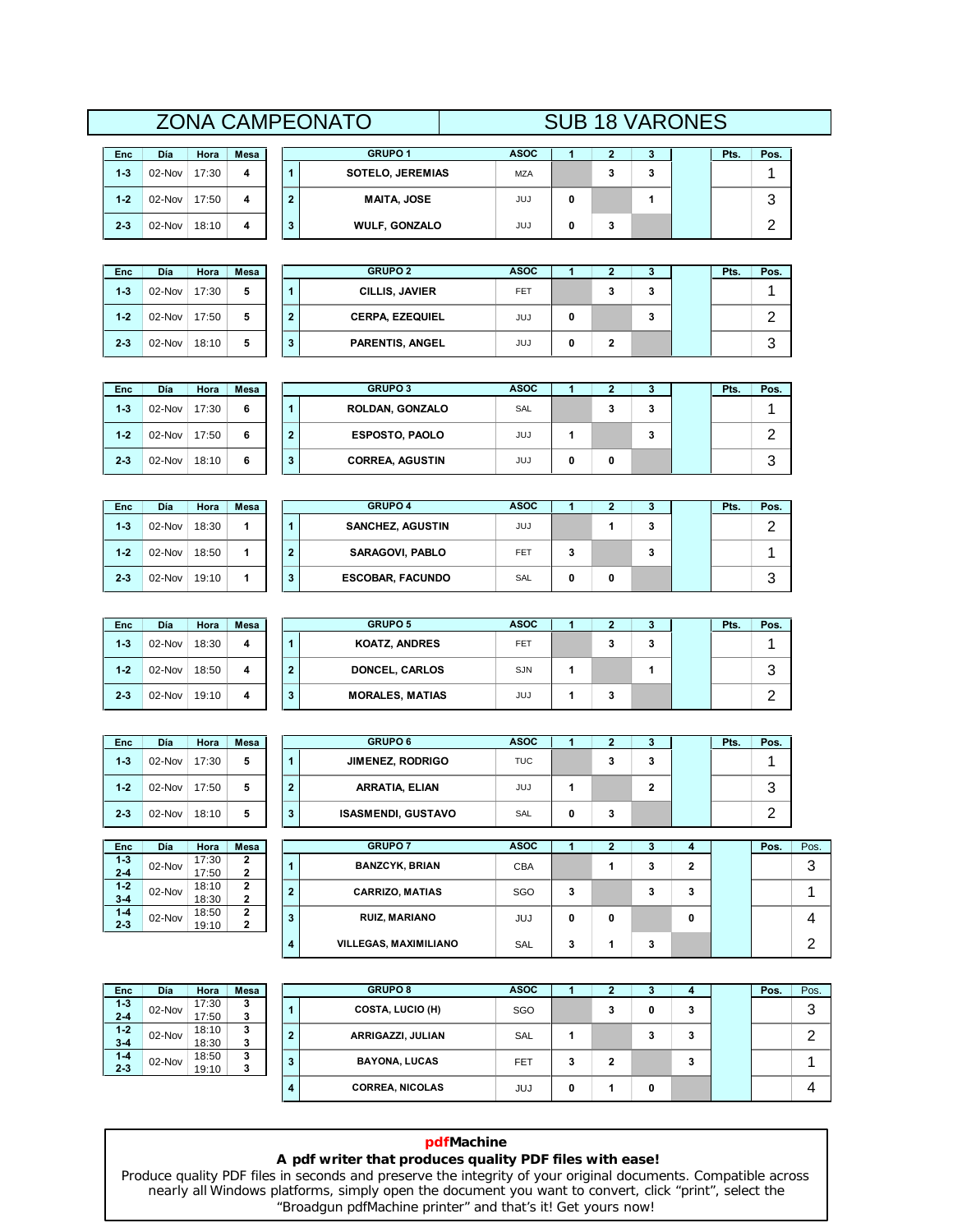## **21 VARONES**

| Enc     | Día    | Hora  | Mesa |
|---------|--------|-------|------|
| $1 - 3$ | 03-Nov | 15:00 | 2    |
| $1 - 2$ | 03-Nov | 15:20 | 2    |
| $2 - 3$ | 03-Nov | 15:40 | 2    |

|        |       |             |   | <b>ZONA CAMPEONATO</b> | <b>SUB 21 VARONES</b> |           |  |  |  |      |      |  |  |
|--------|-------|-------------|---|------------------------|-----------------------|-----------|--|--|--|------|------|--|--|
| Día    | Hora  | <b>Mesa</b> |   | <b>GRUPO1</b>          | <b>ASOC</b>           |           |  |  |  | Pts. | Pos. |  |  |
| 03-Nov | 15:00 | 2           |   | <b>SZLIT, JOEL</b>     | <b>FET</b>            |           |  |  |  |      |      |  |  |
| 03-Nov | 15:20 | 2           | 2 | <b>MORALES, MATIAS</b> | JUJ                   |           |  |  |  |      | ົ    |  |  |
| 03-Nov | 15:40 | 2           | 3 | <b>SALEME, PABLO</b>   | <b>TUC</b>            | <b>WO</b> |  |  |  |      |      |  |  |

| Enc     | Día      | Hora  | Mesa |
|---------|----------|-------|------|
| $1 - 3$ | $03-Nov$ | 16:00 | 2    |
| $1 - 2$ | 03-Nov   | 16:20 | 2    |
| $2 - 3$ | 03-Nov   | 16:40 | 2    |

| Día    | Hora  | <b>Mesa</b> |   | <b>GRUPO 2</b>           | <b>ASOC</b> |   | っ<br>J. | Pts. | Pos.   |
|--------|-------|-------------|---|--------------------------|-------------|---|---------|------|--------|
| 03-Nov | 16:00 | 2           |   | <b>MOAVRO, SEBASTIAN</b> | <b>FET</b>  |   | 3       |      |        |
| 03-Nov | 16:20 | 2           | 2 | <b>BAQUE, EZEQUIEL</b>   | <b>TUC</b>  | 0 |         |      | っ<br>J |
| 03-Nov | 16:40 | 2           | 3 | <b>MAITA, JOSE</b>       | JUJ         | 0 |         |      |        |

| Enc     | Día    | Hora  | <b>Mesa</b> |   | <b>GRUPO 3</b>         | <b>ASOC</b> |   |   | s | Pts. | Pos. |
|---------|--------|-------|-------------|---|------------------------|-------------|---|---|---|------|------|
| $1 - 3$ | 03-Nov | 15:00 | 3           |   | <b>ESPOSTO, PAOLO</b>  | <b>JUJ</b>  |   | 3 | 2 |      |      |
| $1 - 2$ | 03-Nov | 15:20 | 3           | - | ARRIGAZZI, JULIAN      | SAL         |   |   | 3 |      | ⌒    |
| $2 - 3$ | 03-Nov | 15:40 | 3           |   | <b>PARENTIS, ANGEL</b> | JUJ         | з |   |   |      | 3    |

| <b>Enc</b> | <b>D</b> ía | Hora  | <b>Mesa</b> |              | <b>GRUPO 4</b>          | <b>ASOC</b> |   |   | з | Pts. | Pos.          |
|------------|-------------|-------|-------------|--------------|-------------------------|-------------|---|---|---|------|---------------|
| $1 - 3$    | 03-Nov      | 15:00 | 4           |              | <b>BANZCZYK, BRIAN</b>  | CBA         |   | 0 | 3 |      | ົ<br><u>.</u> |
| $1 - 2$    | 03-Nov      | 15:20 | 4           | $\mathbf{2}$ | <b>JIMENEZ, RODRIGO</b> | <b>TUC</b>  | 3 |   | 3 |      |               |
| $2 - 3$    | 03-Nov      | 15:40 | 4           | 3            | <b>LOPEZ, FERNANDO</b>  | JUJ         | 0 | 0 |   |      | 3             |

| Enc     | Día    | Hora  | Mesa |                | <b>GRUPO 5</b>              | <b>ASOC</b> |   |    | J. | 4 | Pos. | Pos. |
|---------|--------|-------|------|----------------|-----------------------------|-------------|---|----|----|---|------|------|
| $1 - 3$ | 03-Nov | 15:00 |      |                | ROLDAN, GONZALO             | <b>SAL</b>  |   |    |    | 3 |      |      |
| $2 - 4$ |        | 15:20 |      |                |                             |             |   | J. | a  |   |      |      |
| $1 - 2$ | 03-Nov | 15:40 |      | $\overline{2}$ | <b>CORONEL, MAXIMILIANO</b> | <b>TUC</b>  | 0 |    |    | 3 |      | ⌒    |
| $3 - 4$ |        | 16:00 |      |                |                             |             |   |    | a  |   |      |      |
| $1 - 4$ | 03-Nov | 16:20 |      | 3              | <b>MILISENDA, NAHUEL</b>    | <b>JUJ</b>  | 0 | 0  |    | 0 |      |      |
| $2 - 3$ |        | 16:40 |      |                |                             |             |   |    |    |   |      | 4    |
|         |        |       |      | 4              | <b>WULF, GONZALO</b>        | <b>JUJ</b>  | 0 |    | 3  |   |      | 3    |

## **pdfMachine A pdf writer that produces quality PDF files with ease!**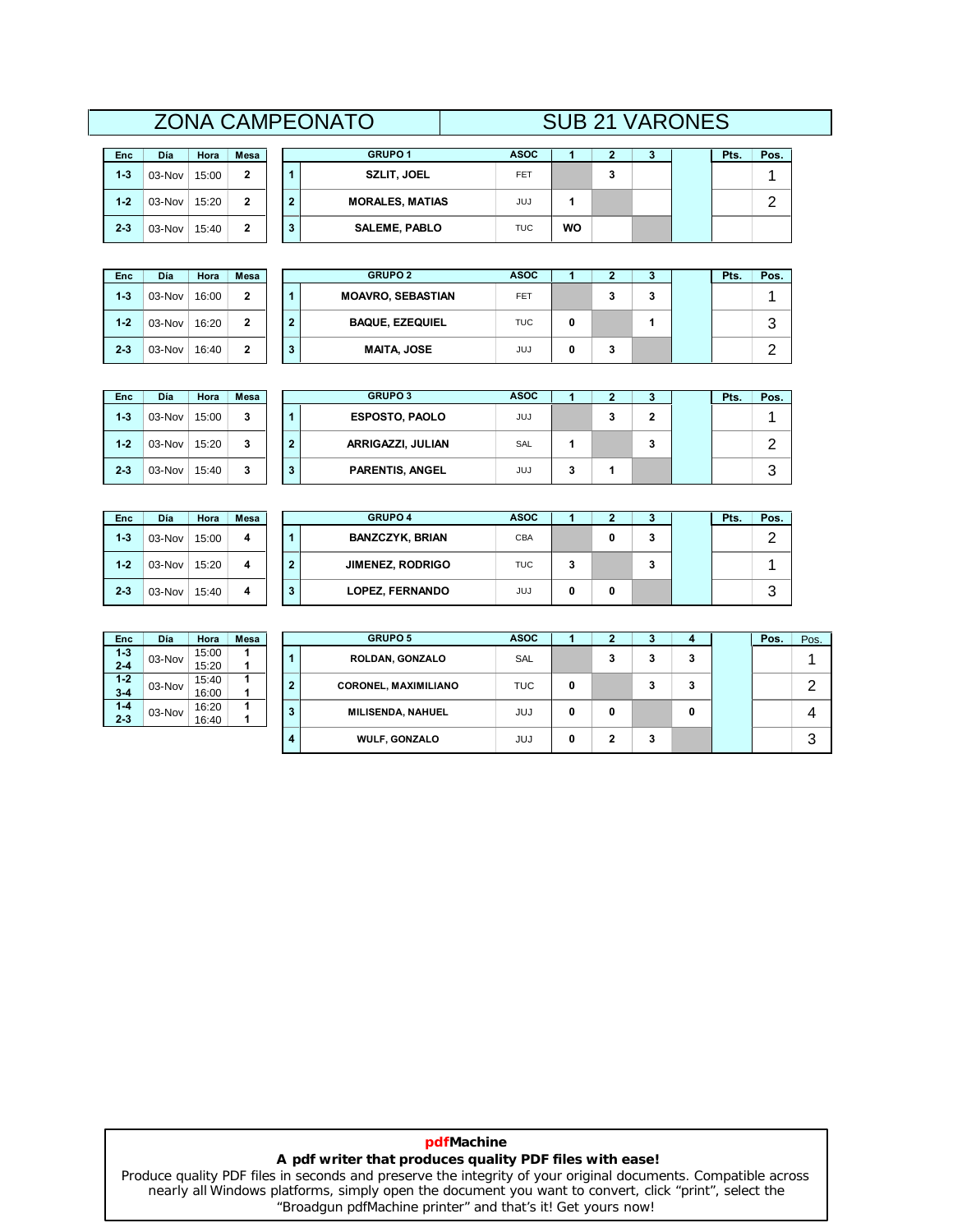## **Dia Hora Mesa 1 2 3 Hora Mesa 1 2 3 Pos. Pos. ASOC**ZONA CAMPEONATO MAYORES VARONES **SOCIED, 1**<br>**SOF GRUPO**

**2**

**1**

**3**

**<sup>3</sup>**

2

**3**

**JEREMIAS ASOC** 1 2 3 **Pts. Pos.**<br>**JEREMIAS** MZA 3 3 1

| Enc     | Día      | Hora  | Mesa |
|---------|----------|-------|------|
| $1 - 3$ | $03-Nov$ | 20:00 | 2    |
| $1 - 2$ | $03-Nov$ | 20:20 | 2    |
| $2 - 3$ | 03-Nov   | 20:40 | 2    |

| Enc     | Día      | Hora  | Mesa |
|---------|----------|-------|------|
| $1 - 3$ | $03-Nov$ | 20:00 | 3    |
| $1 - 2$ | $03-Nov$ | 20:20 | з    |
| $2 - 3$ | 03-Nov   | 20:40 | 3    |

| 03-Nov | 20:20 | 2    | $\mathbf{2}$ | LUNA, LUIS      | <b>JUJ</b>  | 0 | ≏<br>a |      | $\sqrt{2}$ |
|--------|-------|------|--------------|-----------------|-------------|---|--------|------|------------|
| 03-Nov | 20:40 | 2    | 3            | PIZARRO, LIBERO | SAL         | 0 |        |      | ◠<br>J     |
|        |       |      |              |                 |             |   |        |      |            |
| Día    |       |      |              |                 |             |   |        |      |            |
|        | Hora  | Mesa |              | <b>GRUPO 2</b>  | <b>ASOC</b> |   | ◠      | Pts. | Pos.       |

JUJ MZA

**LUNA, LUIS <sup>3</sup>**

| 03-Nov | 20:00 | 3 |                 | <b>SZLIT, JOEL</b>     | FET |  |  |        |
|--------|-------|---|-----------------|------------------------|-----|--|--|--------|
| 03-Nov | 20:20 | , | $\sqrt{2}$      | <b>LOPEZ, GUSTAVO</b>  | SGO |  |  | ∽<br>ີ |
| 03-Nov | 20:40 | 3 | $\bullet$<br>J. | <b>CARRIZO, JAVIER</b> | JUJ |  |  | -      |

| Enc.    | Día    | Hora  | <b>Mesa</b> |                | <b>GRUPO 3</b>          | <b>ASOC</b> |   | 2 | - 1 | Pts. | Pos.       |
|---------|--------|-------|-------------|----------------|-------------------------|-------------|---|---|-----|------|------------|
| $1 - 3$ | 03-Nov | 20:00 | 4           |                | <b>CILLIS, JAVIER</b>   | <b>FET</b>  |   | 3 | ٠J  |      |            |
| $1 - 2$ | 03-Nov | 20:20 | 4           | $\overline{2}$ | ORDOÑEZ, DIEGO          | JUJ         | 0 |   |     |      | 3          |
| $2 - 3$ | 03-Nov | 20:40 | 4           | 3              | <b>SANCHEZ, AGUSTIN</b> | JUJ         | 0 | 3 |     |      | $\sqrt{2}$ |

| <b>Enc</b> | <b>D</b> ía | Hora  | Mesa |         | <b>GRUPO 4</b>           | <b>ASOC</b> |   |   |  | Pts. | Pos. |
|------------|-------------|-------|------|---------|--------------------------|-------------|---|---|--|------|------|
| $1 - 3$    | 03-Nov      | 20:30 |      |         | <b>MOAVRO, SEBASTIAN</b> | <b>FET</b>  |   | 3 |  |      |      |
| $1 - 2$    | 03-Nov      | 20:50 |      | 2       | <b>AGUAYSOL, JAVIER</b>  | JUJ         | 0 |   |  |      | ◠    |
| $2 - 3$    | 03-Nov      | 21.10 |      | ≘<br>J. | <b>REYES, CARLOS</b>     | SGO         |   | 0 |  |      | 3    |

| <b>Enc</b> | <b>D</b> ía | Hora  | <b>Mesa</b> |   | <b>GRUPO 5</b>          | <b>ASOC</b> |   | ▴ |  | Pts. | Pos.   |
|------------|-------------|-------|-------------|---|-------------------------|-------------|---|---|--|------|--------|
| $1 - 3$    | 03-Nov      | 21:00 | 2           |   | <b>BOIKO, DIEGO</b>     | <b>CBA</b>  |   | 3 |  |      |        |
| $1 - 2$    | 03-Nov      | 21:20 | 2           | 2 | <b>ROITMAN, OSCAR</b>   | <b>MZA</b>  | 0 |   |  |      | ົ<br>▃ |
| $2 - 3$    | 03-Nov      | 21:40 | 2           | 3 | <b>ESTRADA, LEANDRO</b> | <b>JUJ</b>  | 0 | 0 |  |      | 3      |

| <b>Enc</b> | Día    | Hora  | <b>Mesa</b> |   | <b>GRUPO 6</b>          | <b>ASOC</b> |   |   | o  | Pts. | Pos.       |
|------------|--------|-------|-------------|---|-------------------------|-------------|---|---|----|------|------------|
| $1 - 3$    | 03-Nov | 21:00 | 3           |   | <b>COSTA, LUCIO (H)</b> | SGO         |   | 3 | ٠J |      |            |
| $1 - 2$    | 03-Nov | 21:20 | 3           | 2 | <b>ZAPATERO, DANIEL</b> | <b>JUJ</b>  |   |   | ٠J |      | $\sqrt{2}$ |
| $2 - 3$    | 03-Nov | 21:40 | 3           | 3 | <b>GUZMAN, CESAR</b>    | SAL         | 0 | 2 |    |      | 3          |

| Enc     | Día      | Hora  | <b>Mesa</b> |              |  |
|---------|----------|-------|-------------|--------------|--|
| $1 - 3$ | $03-Nov$ | 20:00 | 5           | 1            |  |
| $2 - 4$ |          | 20:20 | 5           |              |  |
| $1 - 2$ | $03-Nov$ | 20:40 | 5           | $\mathbf{2}$ |  |
| $3 - 4$ |          | 21:00 | 5           |              |  |
| $1 - 4$ | $03-Nov$ | 21:20 | 5           | 3            |  |
| $2 - 3$ |          | 21:40 | 5           |              |  |
|         |          |       |             |              |  |

| Enc     | <b>D</b> ía | Hora  | <b>Mesa</b> |                | <b>GRUPO 7</b>              | <b>ASOC</b> |   |   |        |   | Pos. | Pos. |
|---------|-------------|-------|-------------|----------------|-----------------------------|-------------|---|---|--------|---|------|------|
| $1-3$   | 03-Nov      | 20:00 | 5           |                | <b>KOATZ, ANDRES</b>        | FET         |   | з | ◠<br>a | 3 |      |      |
| $2 - 4$ |             | 20:20 | 5           |                |                             |             |   |   |        |   |      |      |
| $1-2$   | 03-Nov      | 20:40 | 5           | $\overline{2}$ | <b>COCHERI, ARIEL</b>       | JUJ         | າ |   | າ      | 3 |      | 3    |
| $3-4$   |             | 21:00 | 5           |                |                             |             |   |   |        |   |      |      |
| $1 - 4$ | 03-Nov      | 21:20 | 5           | 3              | <b>ALAMO, MARTIN</b>        | JUJ         |   | 3 |        |   |      | ົ    |
| $2 - 3$ |             | 21:40 | 5           |                |                             |             |   |   |        | a |      | _    |
|         |             |       |             | 4              | <b>CORONEL, MAXIMILIANO</b> | TUC         | 0 | 0 | 0      |   |      | 4    |

| <b>Enc</b>         | <b>D</b> ía | Hora           | Mesa   |                | <b>GRUPO 8</b>          | <b>ASOC</b> |   | ÷ |   | 4 | Pos. | Pos.    |
|--------------------|-------------|----------------|--------|----------------|-------------------------|-------------|---|---|---|---|------|---------|
| $1 - 3$<br>$2 - 4$ | 03-Nov      | 20:00<br>20:20 | 6<br>6 |                | <b>MAMANI, ALDO</b>     | SAL         |   | 2 | 3 | 3 |      | ◠       |
| $1 - 2$<br>$3 - 4$ | 03-Nov      | 20:40<br>21:00 | 6<br>6 | $\overline{2}$ | <b>BERARDI, RICARDO</b> | <b>SJN</b>  | 3 |   |   | 3 |      | ົ<br>۰J |
| $1 - 4$<br>$2 - 3$ | 03-Nov      | 21:20<br>21:40 | 6<br>6 | 3              | <b>MASSO, TIBER</b>     | JUJ         | 2 | 3 |   | 3 |      |         |
|                    |             |                |        | 4              | <b>FALCON, ANIBAL</b>   | JUJ         | 0 | 0 | 0 |   |      | 4       |

## **pdfMachine**

## **A pdf writer that produces quality PDF files with ease!**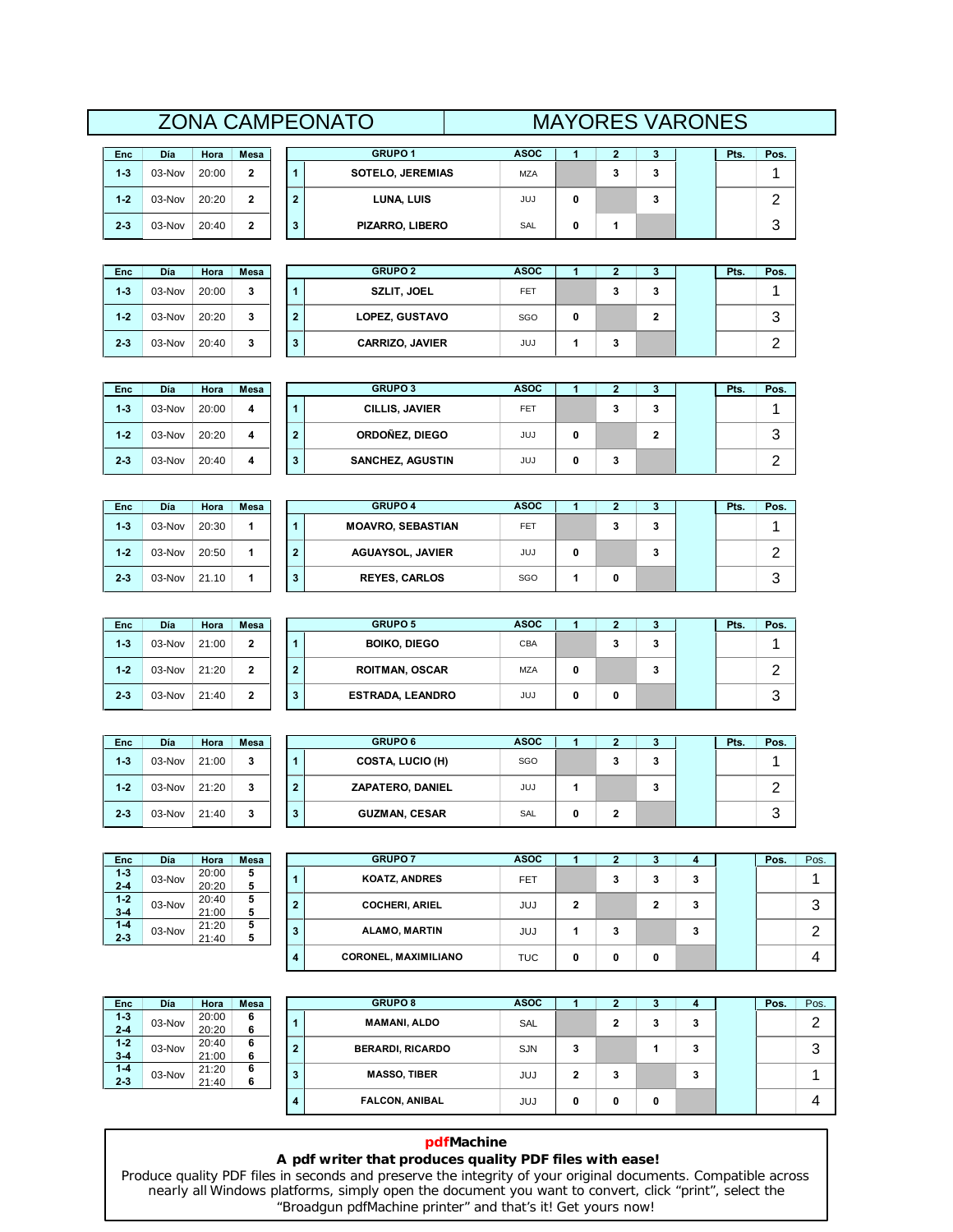## **DÌa Hora Mesa <sup>1</sup>**ZONA CAMPEONATO MAXI 41 **GRUPOMAMANI**<br>TGRUPO 1

## **23**03-Nov 16:00 **4**<br>03-Nov 16:20 **4 1**Día **Hora** Mesa

| Enc     | Día      | Hora  | <b>Mesa</b> |              |  |
|---------|----------|-------|-------------|--------------|--|
| $1 - 3$ | $03-Nov$ | 15:00 | 5           |              |  |
| $2 - 4$ |          | 15:20 | 5           |              |  |
| $1 - 2$ | $03-Nov$ | 15:40 | 5           | $\mathbf{2}$ |  |
| $3 - 4$ |          | 16:00 | 5           |              |  |
| $1 - 4$ | $03-Nov$ | 16:20 | 5           | 3            |  |
| $2 - 3$ |          | 16:40 | 5           |              |  |

**Enc**

**2-3**

**1-2**

**1-3**

|                  |        |                |        |                | <b><i>LUINA UAINFEUINATU</i></b> | $N$ $A$ $A$ $B$ $F$ |   |   |   |   |      |      |                |
|------------------|--------|----------------|--------|----------------|----------------------------------|---------------------|---|---|---|---|------|------|----------------|
| Enc              | Día    | Hora           | Mesa   |                | <b>GRUPO 1</b>                   | <b>ASOC</b>         |   | 2 | 3 |   | Pts. | Pos. |                |
| $1 - 3$          | 03-Nov | 16:00          | 4      |                | <b>MAMANI, ALDO</b>              | SAL                 |   | 3 | 0 |   |      | 2    |                |
| $1 - 2$          | 03-Nov | 16:20          | 4      | $\overline{2}$ | <b>JEREZ HECTOR</b>              | SGO                 |   |   | 0 |   |      | 3    |                |
| $2 - 3$          | 03-Nov | 16:40          | 4      | 3              | <b>CANCINO, NELSON</b>           | <b>JUJ</b>          | 3 | 3 |   |   |      |      |                |
|                  |        |                |        |                |                                  |                     |   |   |   |   |      |      |                |
| <b>Enc</b>       | Día    | Hora           | Mesa   |                | <b>GRUPO 2</b>                   | <b>ASOC</b>         |   |   | 3 | 4 |      | Pos. | Pos.           |
| $1-3$<br>$2 - 4$ | 03-Nov | 15:00<br>15:20 | 5<br>5 |                | <b>BERARDI, RICARDO</b>          | <b>SJN</b>          |   | 3 | 3 | 3 |      |      |                |
| $1-2$<br>$3 - 4$ | 03-Nov | 15:40<br>16:00 | 5<br>5 | $\overline{2}$ | <b>COSTA MAYULI</b>              | <b>SGO</b>          | 0 |   | 0 | 3 |      |      | 3              |
| $1 - 4$          | 03-Nov | 16:20          | 5      | 3              | <b>ALARCON, JOSE</b>             | <b>JUJ</b>          | 1 | 3 |   | 3 |      |      | $\overline{2}$ |
| $2 - 3$          |        | 16:40          | 5      |                |                                  |                     |   |   |   |   |      |      |                |

| <b>Enc</b> | <b>Día</b> | Hora  | <b>Mesa</b> |   | <b>GRUPO 3</b>          | <b>ASOC</b> |   |   |   | 4 | Pos. | Pos. |
|------------|------------|-------|-------------|---|-------------------------|-------------|---|---|---|---|------|------|
| $1 - 3$    | 03-Nov     | 15:00 | 6           |   | <b>MINETTI, ROBERTO</b> | JUJ         |   | 0 | 0 | 3 |      | 3    |
| $2 - 4$    |            | 15:20 | 6           |   |                         |             |   |   |   |   |      |      |
| $1 - 2$    | 03-Nov     | 15:40 | 6           | 2 | FERREYRA, GUILLERMO     | <b>SAL</b>  | 3 |   |   | 3 |      | ◠    |
| $3 - 4$    |            | 16:00 | 6           |   |                         |             |   |   |   |   |      | _    |
| $1 - 4$    | 03-Nov     | 16:20 | 6           | 3 | <b>FALCON, ANIBAL</b>   | <b>JUJ</b>  | 3 | 3 |   | 3 |      |      |
| $2 - 3$    |            | 16:40 | 6           |   |                         |             |   |   |   |   |      |      |
|            |            |       |             | 4 | <b>FRIAS, ROBERTO</b>   | <b>JUJ</b>  |   | 0 |   |   |      | 4    |

## **pdfMachine A pdf writer that produces quality PDF files with ease!**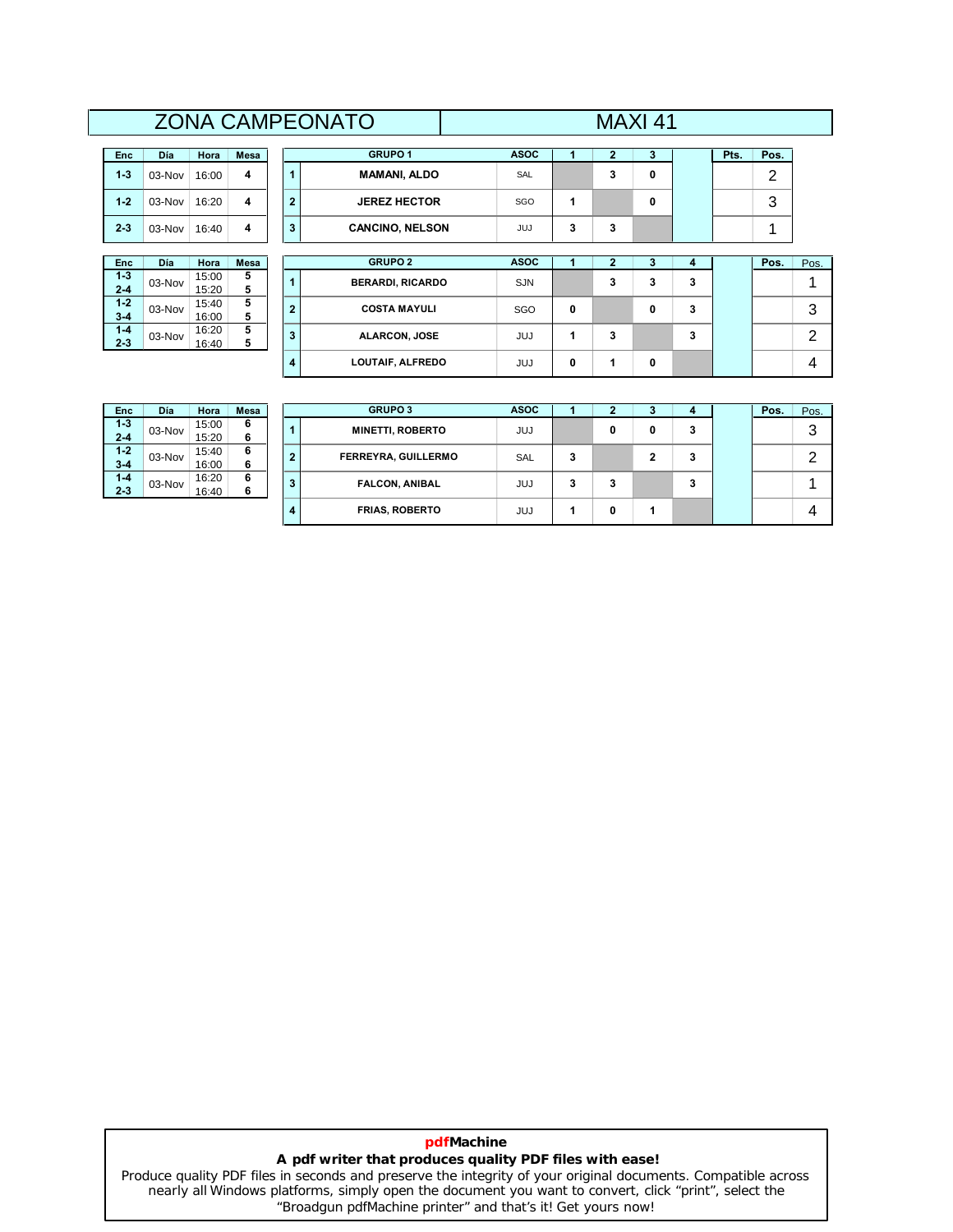## **DÌa Hora Mesa <sup>1</sup>**ZONA CAMPEONATO MAXI 46 **GRUPOCOSTAND SERVIPO 1**

## **Enc2-31-2**04-Nov 09:00 **2**<br>04-Nov 09:20 **2 1-3**Día | Hora | Mesa

| Enc     | Día    | Hora  | <b>Mesa</b> |              |  |
|---------|--------|-------|-------------|--------------|--|
| $1 - 3$ | 04-Nov | 09:00 |             |              |  |
| $2 - 4$ |        | 09:20 |             |              |  |
| $1 - 2$ | 04-Nov | 09:40 |             | $\mathbf{2}$ |  |
| $3 - 4$ |        | 10:00 |             |              |  |
| $1 - 4$ | 04-Nov | 10:20 |             | 3            |  |
| $2 - 3$ |        | 10:40 |             |              |  |

| Enc.               | Día    | Hora           | <b>Mesa</b>    |                | <b>GRUPO 1</b>             | <b>ASOC</b> |   | 2 | 3 |   | Pts. | Pos. |                |
|--------------------|--------|----------------|----------------|----------------|----------------------------|-------------|---|---|---|---|------|------|----------------|
| $1 - 3$            | 04-Nov | 09:00          | $\mathbf{2}$   |                | <b>COSTA MAYULI, LUCIO</b> | SGO         |   | 0 | 1 |   |      | 3    |                |
| $1 - 2$            | 04-Nov | 09:20          | $\overline{2}$ | $\overline{2}$ | <b>GUZMAN, CESAR</b>       | <b>TUC</b>  | 3 |   | 3 |   |      |      |                |
| $2 - 3$            | 04-Nov | 09:40          | $\overline{2}$ | 3              | LOUFTAI, ALFREDO           | <b>JUJ</b>  | 3 | 0 |   |   |      | 2    |                |
|                    |        |                |                |                |                            |             |   |   |   |   |      |      |                |
| Enc                | Día    | Hora           | Mesa           |                | <b>GRUPO 1</b>             | <b>ASOC</b> |   | 2 | 3 | 4 |      | Pos. | Pos.           |
| $1 - 3$<br>$2 - 4$ | 04-Nov | 09:00<br>09:20 |                |                | <b>ALARCON, JOSE</b>       | <b>JUJ</b>  |   | 3 | 3 | 3 |      |      | и              |
| $1-2$<br>$3 - 4$   | 04-Nov | 09:40<br>10:00 |                | $\overline{2}$ | <b>JEREZ, HECTOR</b>       | SGO         | 0 |   | 0 | 1 |      |      | $\overline{4}$ |
| $1 - 4$<br>$2 - 3$ | 04-Nov | 10:20<br>10:40 |                | 3              | <b>FRIAS, ROBERTO</b>      | <b>JUJ</b>  |   | 3 |   | 0 |      |      | 3              |
|                    |        |                |                | $\overline{4}$ | <b>CARAZAN, LUIS</b>       | <b>TUC</b>  | 1 | 3 | 3 |   |      |      | 2              |

**2 3 Pts. Pos.** 

## **pdfMachine A pdf writer that produces quality PDF files with ease!**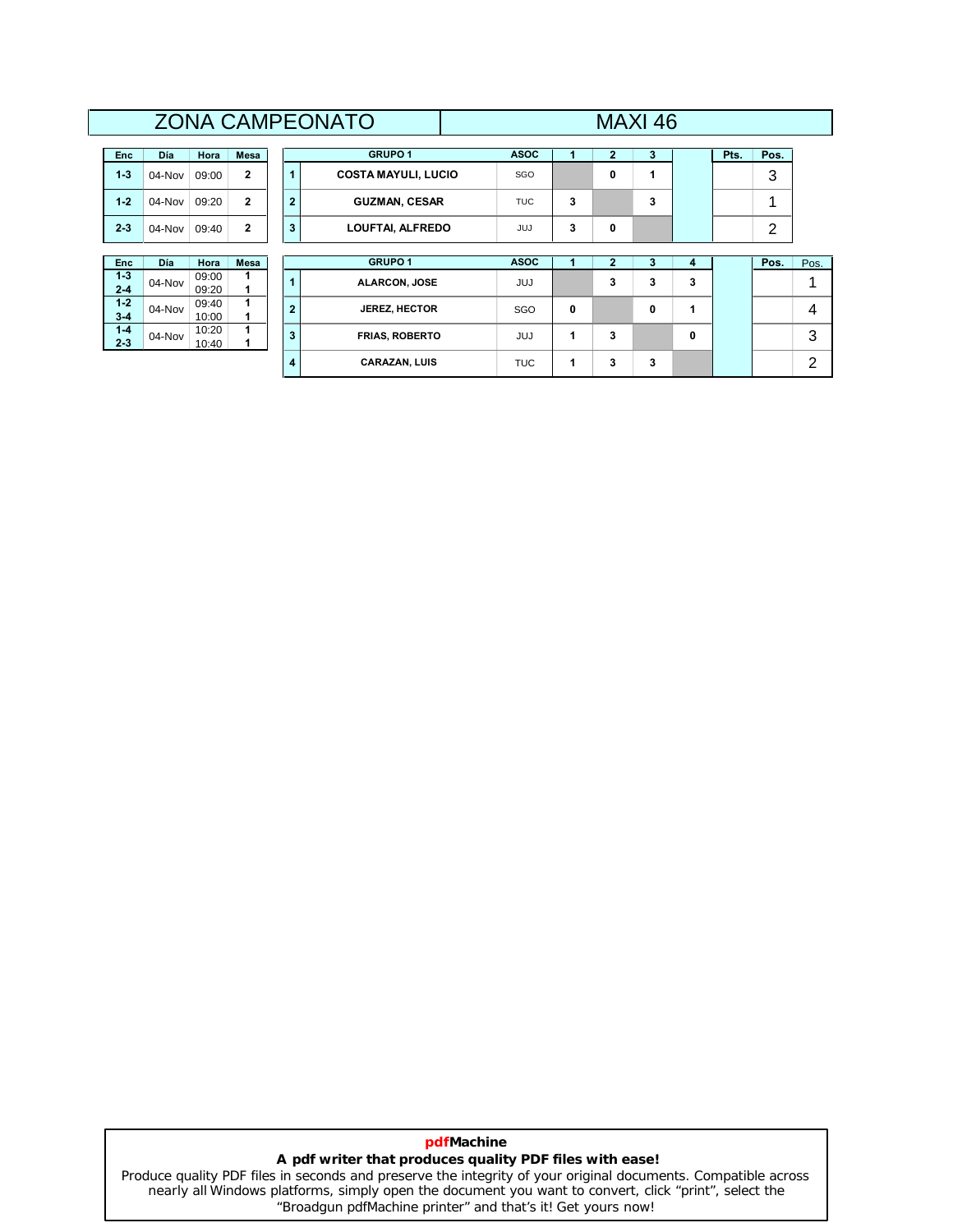| TORNEO: | CHALLENGER - JUJUY 2007                                                                                                                                                     | CATEGORIA:                                                                                               | SUB 13 DAMAS                                        |                          |
|---------|-----------------------------------------------------------------------------------------------------------------------------------------------------------------------------|----------------------------------------------------------------------------------------------------------|-----------------------------------------------------|--------------------------|
|         |                                                                                                                                                                             | ETAPA:                                                                                                   |                                                     | <b>FATM</b>              |
| FECHA:  |                                                                                                                                                                             | LLAVE SIMPLE ELIMINACION 8 JUGADORES                                                                     |                                                     |                          |
|         | <b>CUARTOS</b>                                                                                                                                                              | <b>SEMIFINAL</b>                                                                                         | <b>FINAL</b>                                        |                          |
|         |                                                                                                                                                                             | <b>VIERNES 17:30</b>                                                                                     | <b>VIERNES 18:30</b>                                |                          |
|         |                                                                                                                                                                             | 1 VALDEZ, VIRGINIA (CHA)<br>2 GARCIA, MARIANELA (SGO)<br>3 TORRES, LUCIANA (SGO)<br>4 RUIZ, ORNELA (SGO) | 5 VALDEZ, VIRGINIA (CHA)<br>6 TORRES, LUCIANA (SGO) | 7 VALDEZ, VIRGINIA (CHA) |
|         |                                                                                                                                                                             |                                                                                                          |                                                     |                          |
|         |                                                                                                                                                                             |                                                                                                          | FIRMA DEL ARBITRO GENERAL                           | <b>ACLARACION</b>        |
|         | Is a pdf writer that produces quality PDF files with ease!<br>Produce quality PDF files in seconds and preserve the integrity of your original documents. Compatible across | pdfMachine                                                                                               |                                                     |                          |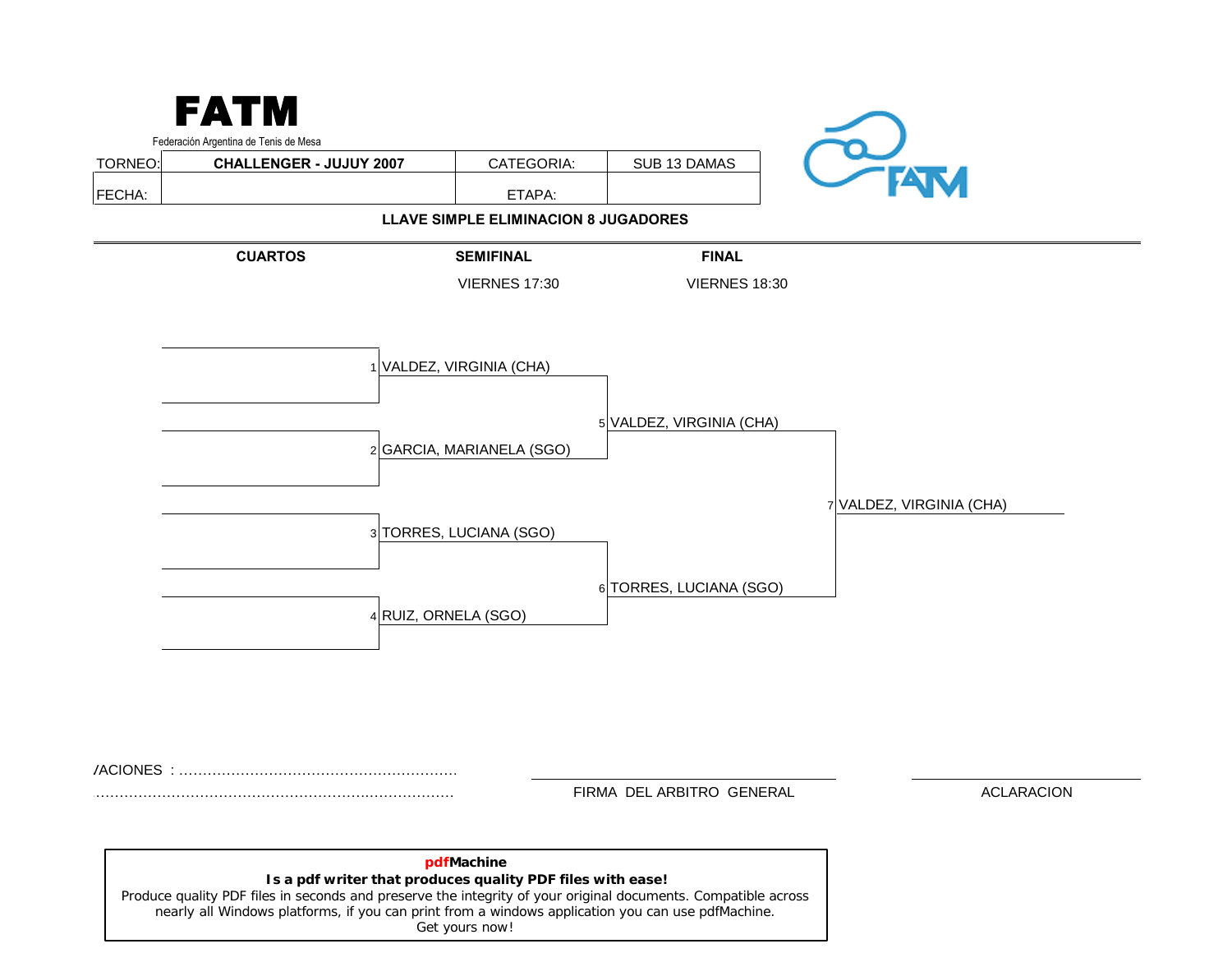



[Produce quality PDF files in seconds and preserve the integrity of your original documents. Compatible across](http://www.pdfmachine.com?cl)  nearly all Windows platforms, if you can print from a windows application you can use pdfMachine.

VARGAS (CHA)

Get yours now!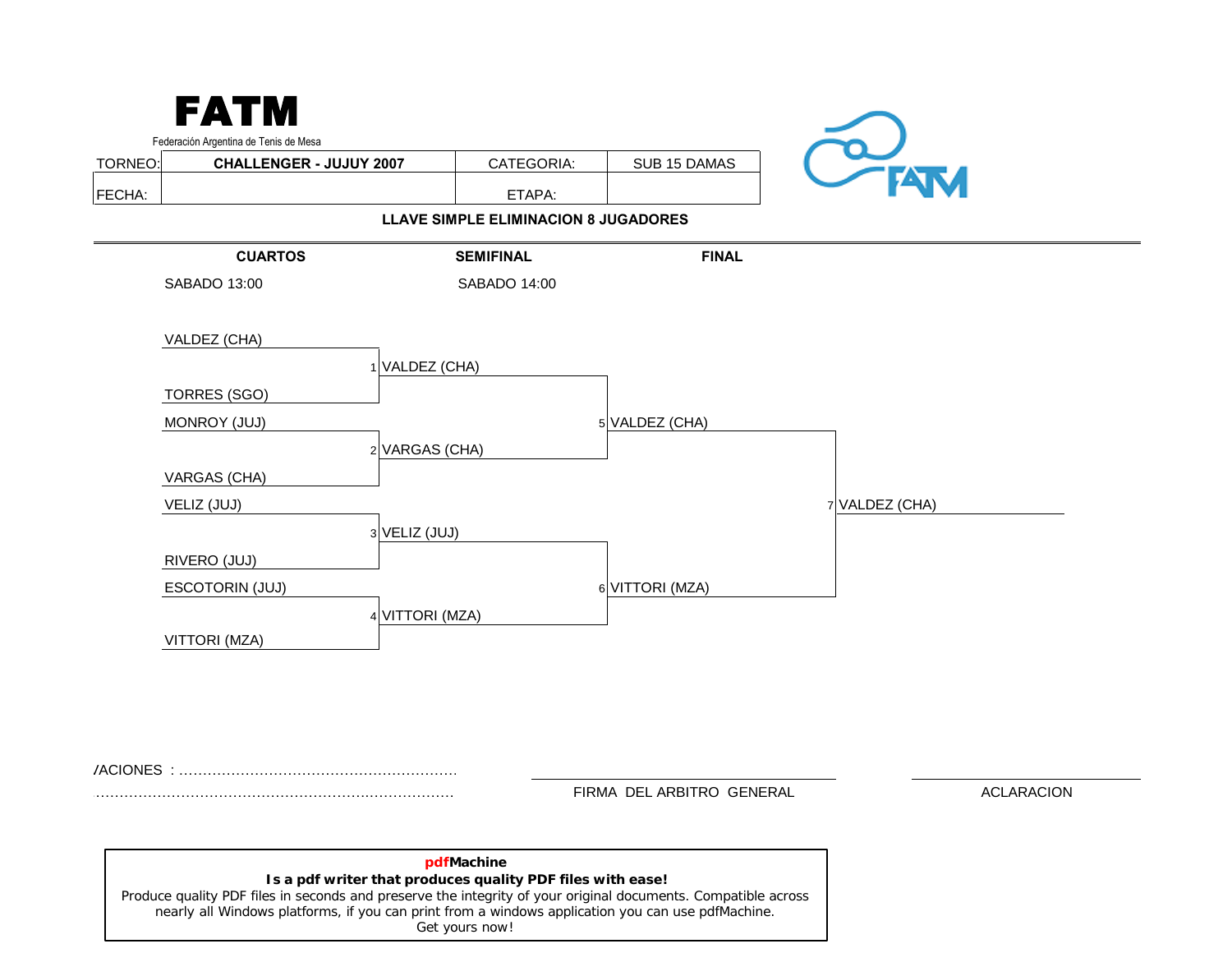| FECHA:                 |                    |                                             |                 |                |
|------------------------|--------------------|---------------------------------------------|-----------------|----------------|
|                        |                    | ETAPA:                                      |                 | <b>AM</b>      |
|                        |                    | <b>LLAVE SIMPLE ELIMINACION 8 JUGADORES</b> |                 |                |
| <b>CUARTOS</b>         |                    | <b>SEMIFINAL</b>                            | <b>FINAL</b>    |                |
| SABADO 11:00           |                    | SABADO 12:00                                | SABADO 12:30    |                |
|                        |                    |                                             |                 |                |
| VITTORI (MZA)          | 1 VITTORI (MZA)    |                                             |                 |                |
| <b>BYE</b>             |                    |                                             |                 |                |
| VELIZ (JUJ)            |                    |                                             | 5 VITTORI (MZA) |                |
|                        | 2 VELIZ (JUJ)      |                                             |                 |                |
| <b>ESCOTORIN (JUJ)</b> |                    |                                             |                 |                |
| VILLALOBOS (JUJ)       |                    |                                             |                 | 7 VARGAS (CHA) |
|                        | 3 VILLALOBOS (JUJ) |                                             |                 |                |
| ROJAS (SGO)            |                    |                                             |                 |                |
| <b>BYE</b>             |                    |                                             | 6 VARGAS (CHA)  |                |
| VARGAS (CHA)           | 4 VARGAS (CHA)     |                                             |                 |                |
|                        |                    |                                             |                 |                |

| pdfMachine                                                                                                    |
|---------------------------------------------------------------------------------------------------------------|
| Is a pdf writer that produces quality PDF files with ease!                                                    |
| Produce quality PDF files in seconds and preserve the integrity of your original documents. Compatible across |
| nearly all Windows platforms, if you can print from a windows application you can use pdfMachine.             |
| Get yours now!                                                                                                |
|                                                                                                               |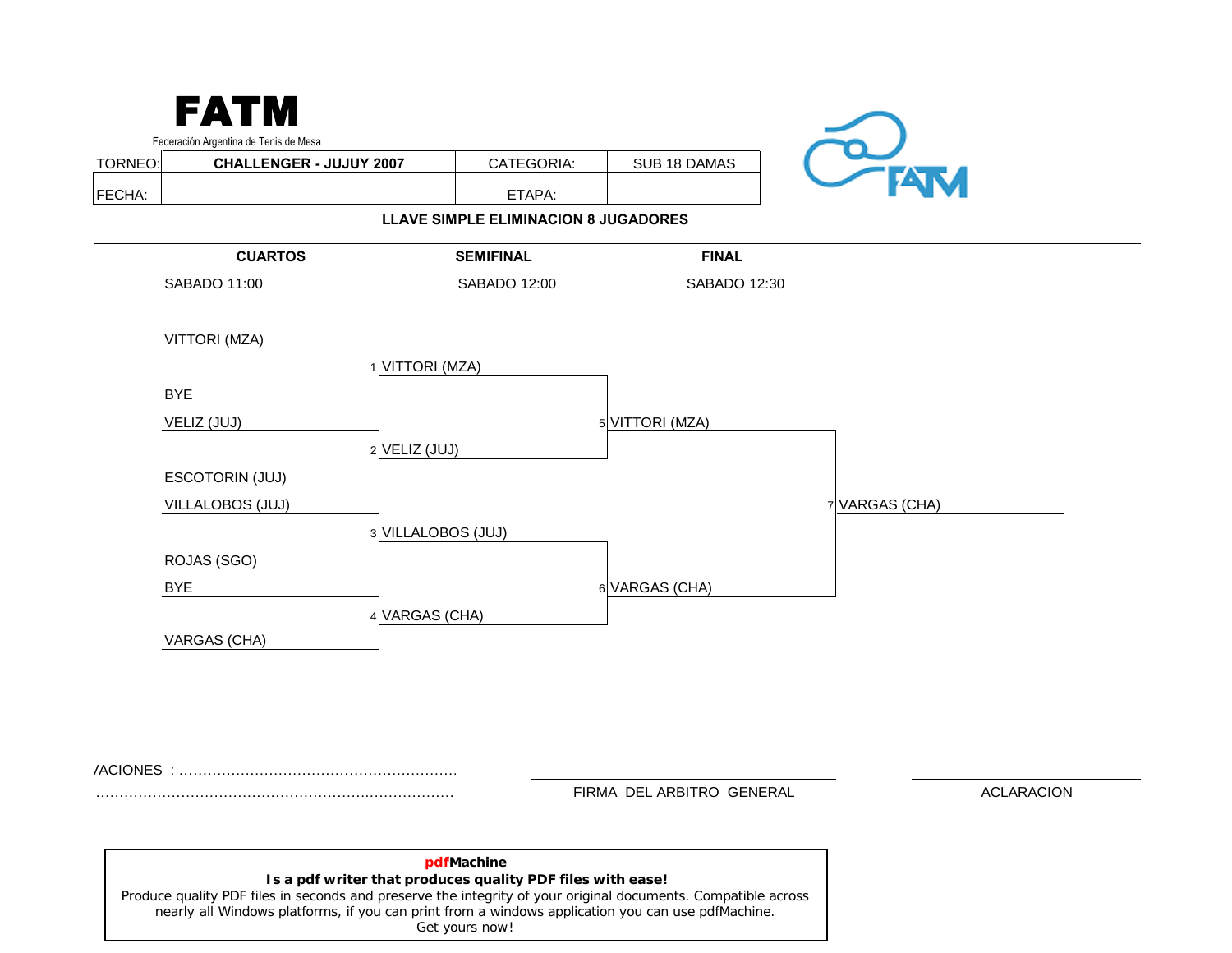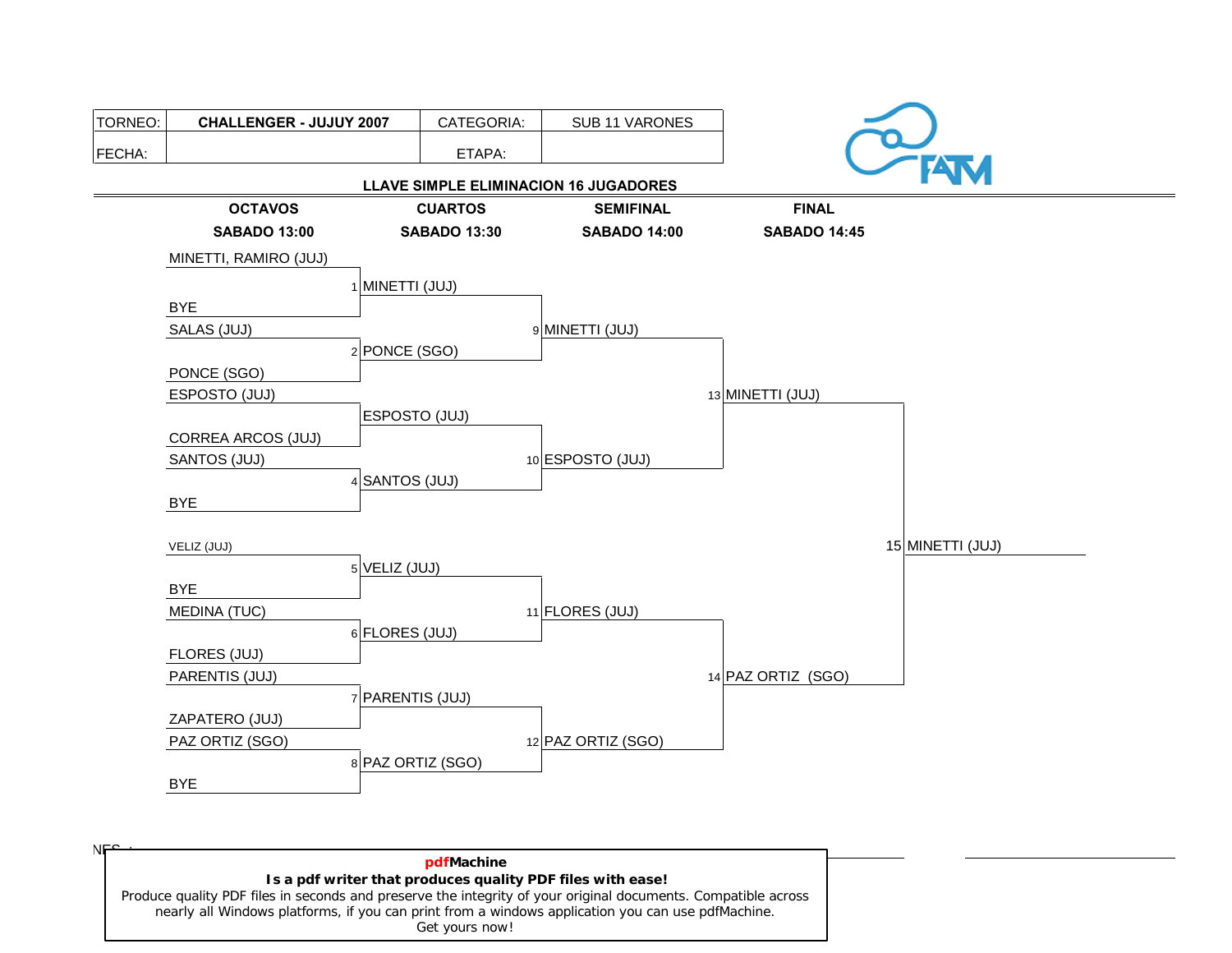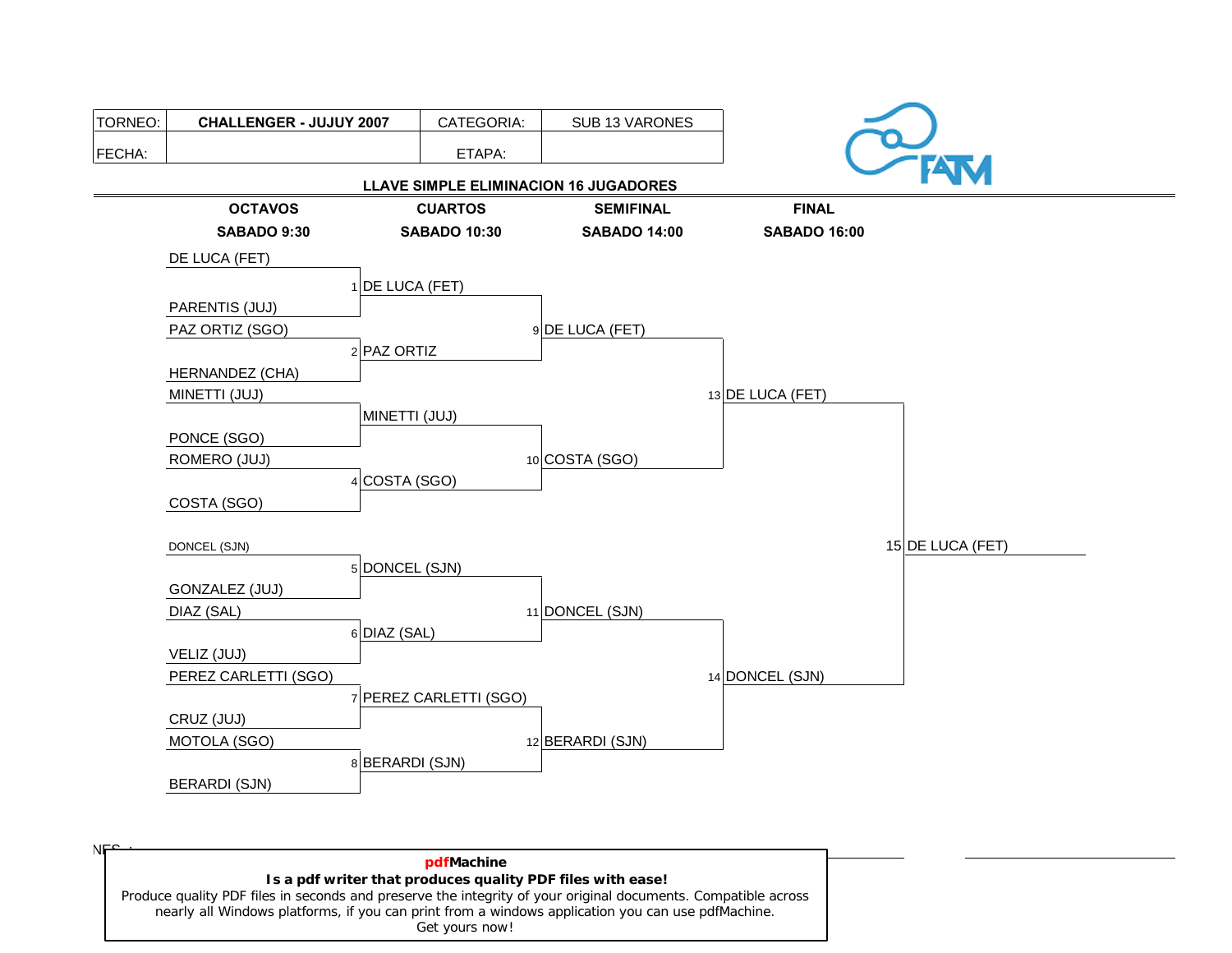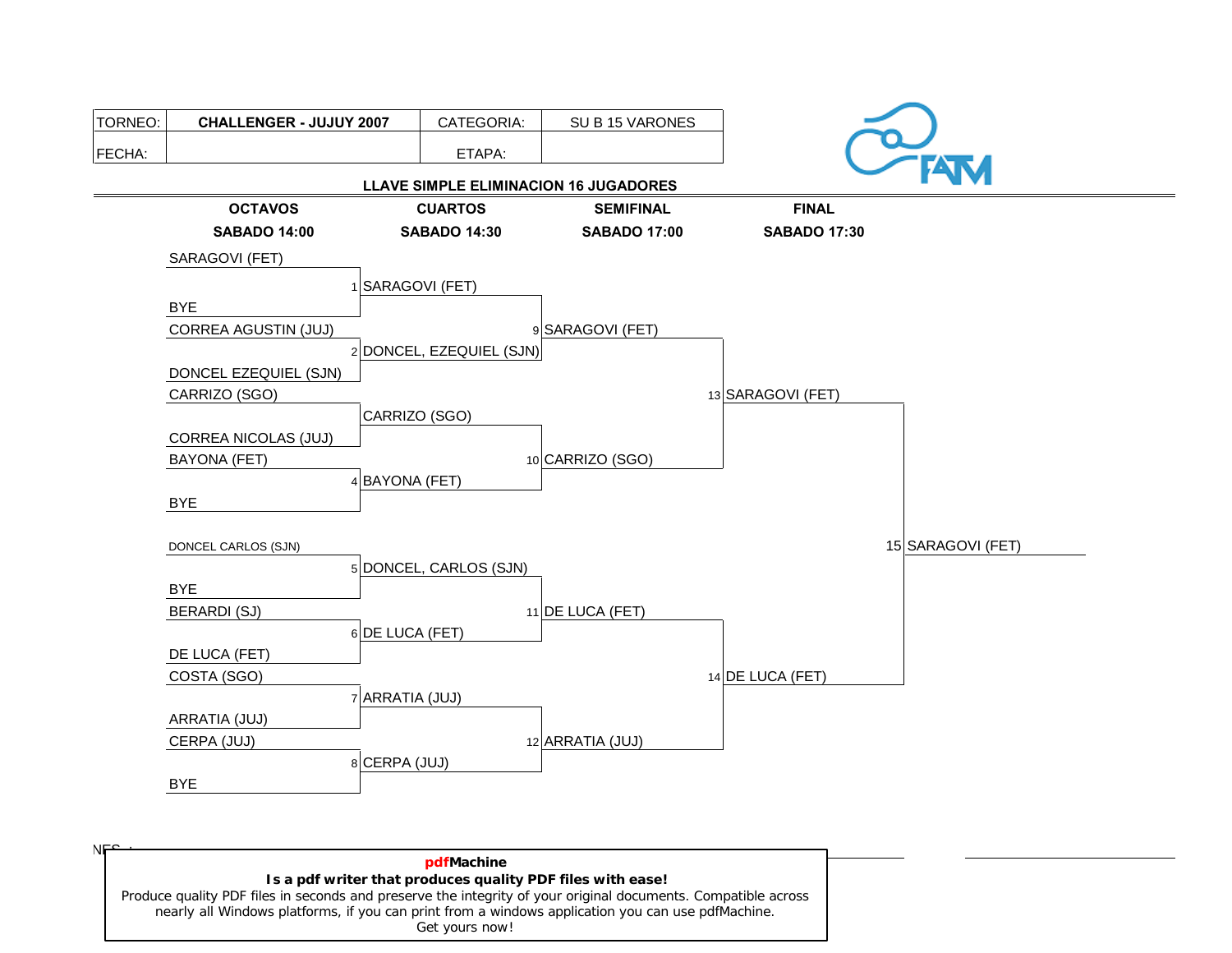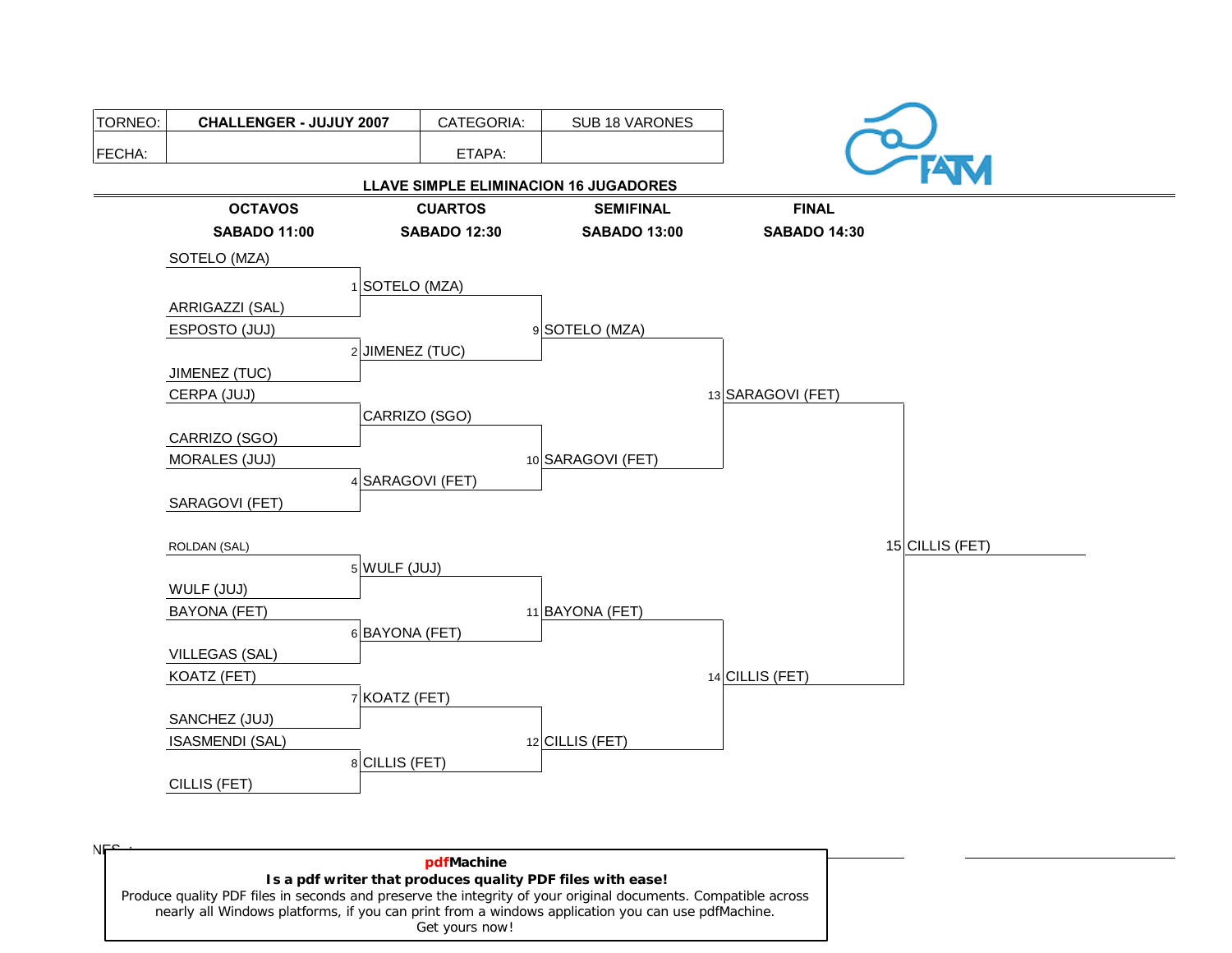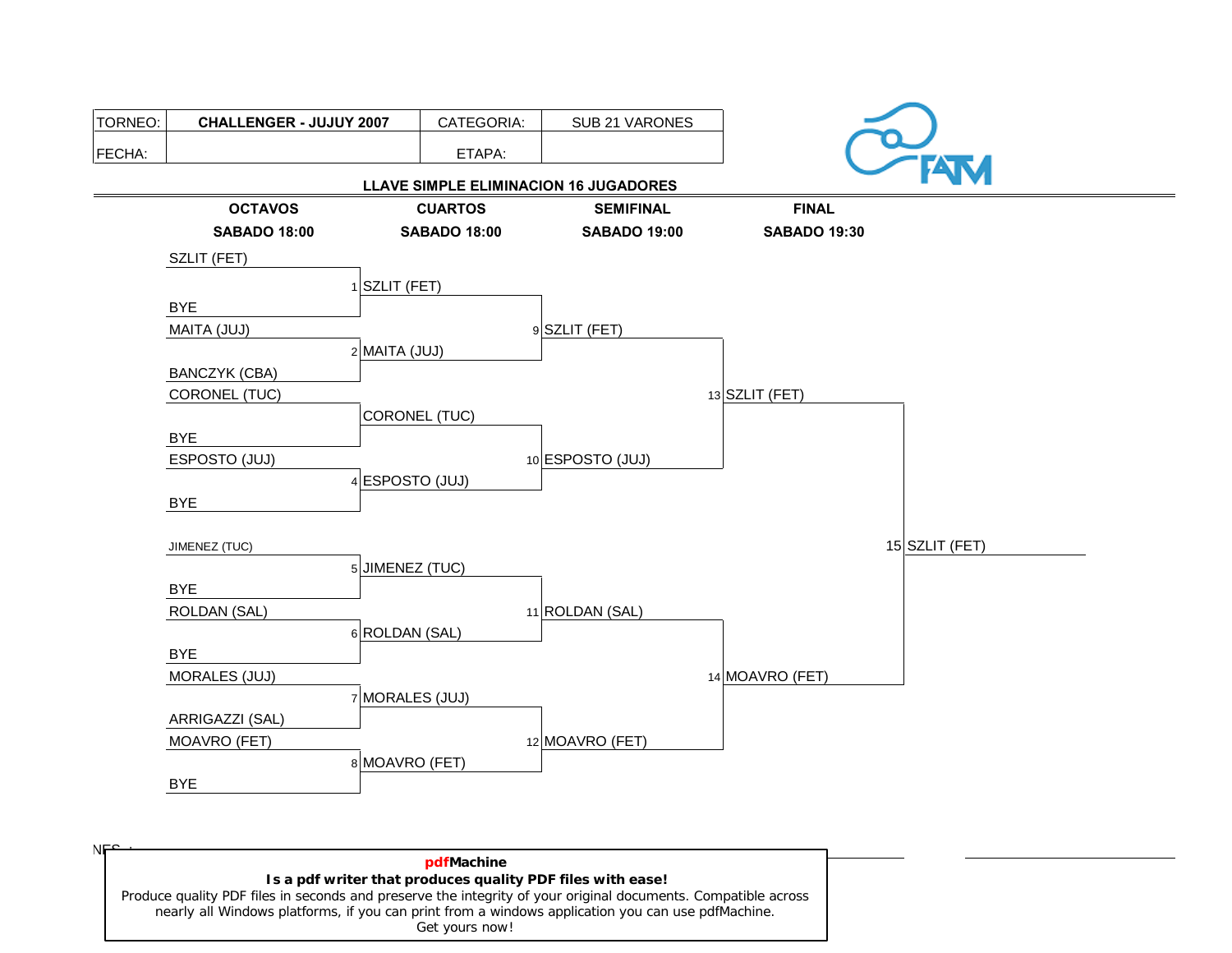| TORNEO: | <b>CHALLENGER - JUJUY 2007</b> | CATEGORIA: | <b>MAYORES VARONES</b>                       |  |
|---------|--------------------------------|------------|----------------------------------------------|--|
| FECHA:  |                                | ETAPA:     |                                              |  |
|         |                                |            | <b>LLAVE SIMPLE ELIMINACION 16 JUGADORES</b> |  |

# $\sqrt{M}$

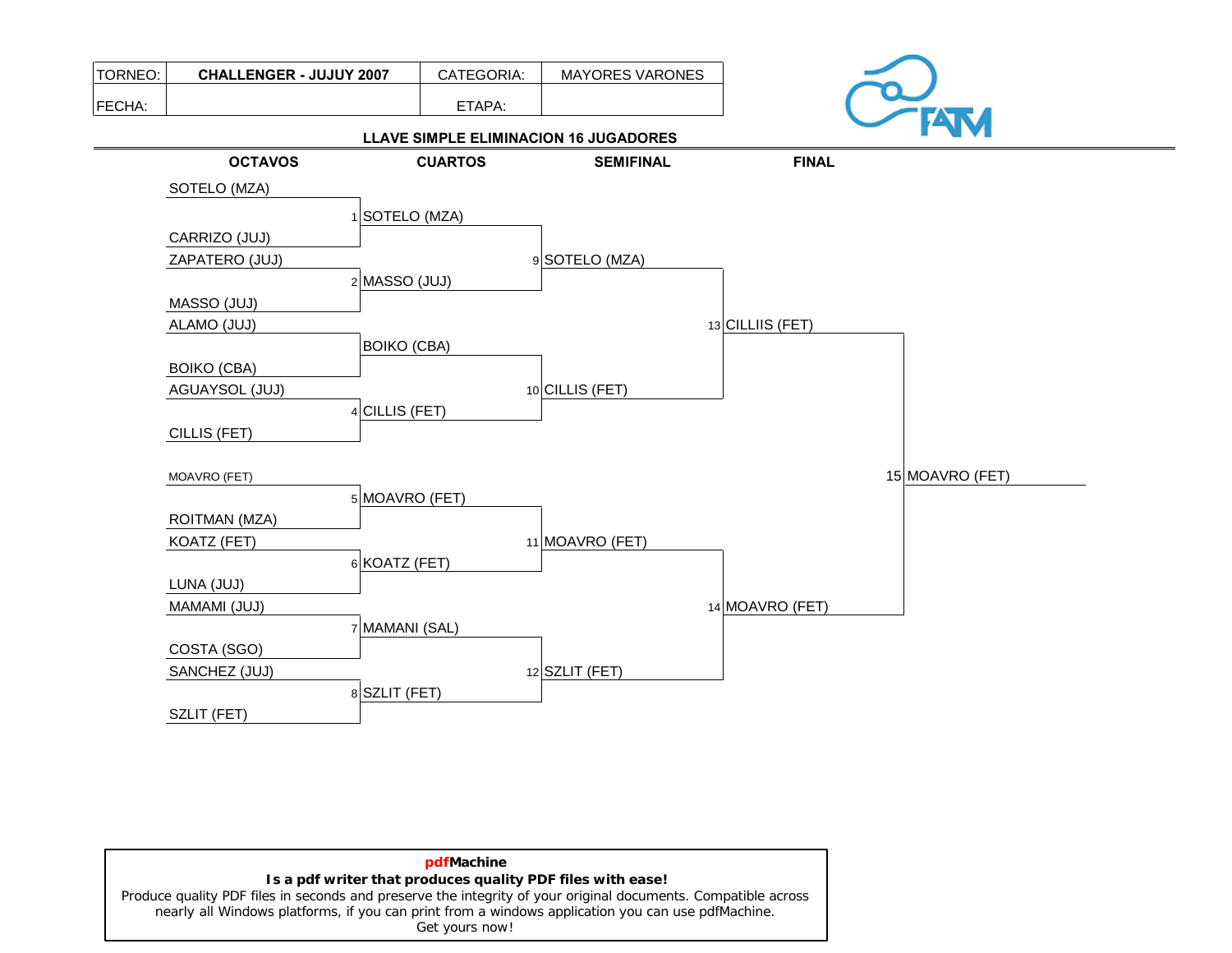

| pdfMachine                                                                                                    |
|---------------------------------------------------------------------------------------------------------------|
| Is a pdf writer that produces quality PDF files with ease!                                                    |
| Produce quality PDF files in seconds and preserve the integrity of your original documents. Compatible across |
| nearly all Windows platforms, if you can print from a windows application you can use pdfMachine.             |
| Get yours now!                                                                                                |
|                                                                                                               |